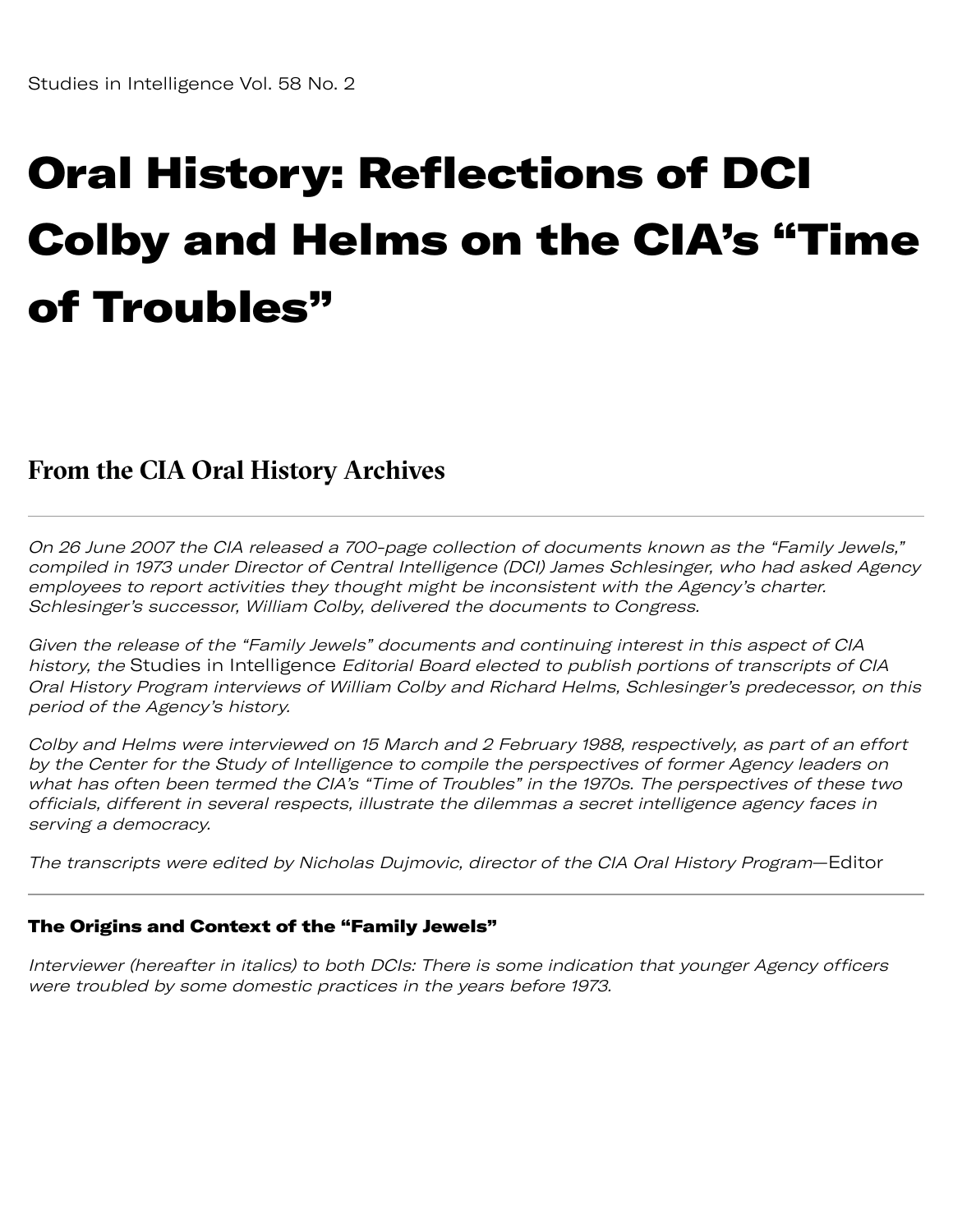There were concerns during the period of the anti-war movement, 1968 to 1972, among some of the people as to whether we were going outside our charter. We would hear just little bits and pieces of it. I think they had doubts about the reassurances they were getting, that we were sticking to our charter. And, essentially, we did. They slipped over here and there, but most of the things were within the charter.

William Colby.

#### Richard Helms.

I think what these junior officers were alleged to have been concerned about was the whole issue of whether or not the Agency had a role in the domestic aspects of student unrest. On one occasion I got some of these younger officers into a conference room and pointed out that the Agency had been asked to look into



this question by the president, that there was a legitimate role for the Agency in attempting to find out what foreign elements or foreign powers might have been influencing student unrest on our campuses.

### **William Colby**

 [DCI] Helms had a pretty clear sense of that and kept it very much on track. See, there is nothing wrong with Track II [1](#page-21-0) under the rules back then—if the president tells you to do it, he had a perfect right to tell you to do it. [Regarding] the domestic stuff, there were a couple of things that went over.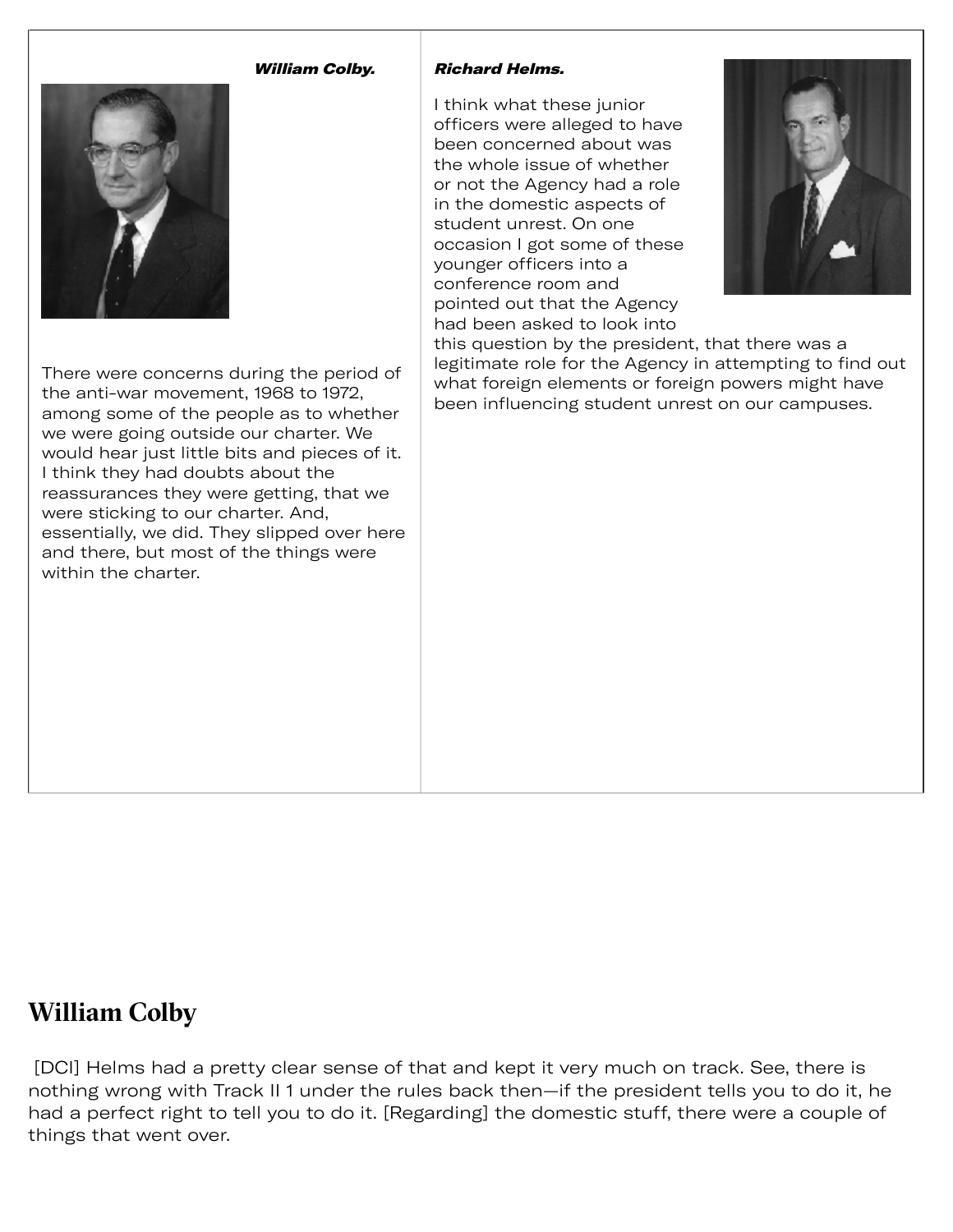Schlesinger had just taken over [as DCI] when we started the [internal] investigation. He got

upset hearing about the McCord letters. [2](#page-21-1) "What the hell, something is going on here? Did you know about these things?" And I said, "No, they've been in the General Counsel's office." He was sore as hell; he said, "I thought we were supposed to get everything from Watergate together. Goddamn it, let's find out where these time bombs are." So that is what launched the investigation. Just that day they announced that I was going to be succeeding, so we signed the thing jointly that asked for the report on questionable activities.

The Schlesinger memo of May 1973, asking for anything that might be construed to be outside the legislative charter of the Agency—did you write that up?

Yes.

#### How was the memo received, as you recall?

Oh, down in the directorates they were upset that this could drag out a lot of things. The point was that, here you got a new director and he didn't know about one of the important elements of the Watergate thing; we've got to find this stuff out and keep it to ourselves. Find it out and then after we found it out, correct it. By then I was in charge, so I wrote the series of directives, "Thou shalt not this, Thou shalt not that." I have long taken the position that when you get into a controversial subject, write your instructions down very clearly, make it clear on the record what your policy is and what your position is. I did that when I started the Phoenix program in Vietnam—"This is not a program of assassination." Fine, put it down in clear text. People will argue, "Why do you have to say that?" "Because people say it is." You know, make it damn clear.

That same thing applied to the questionable activity. I remember my impression after looking at the whole set of items was that they were pretty small potatoes. They really were. The wiretaps were on employees or ex-employees, I think in almost all cases. The surveillances were mostly of employees or ex-employees. There were a couple of journalists who had leaked [information]; there was a lot of pressure, "Where did those leaks come from?" It was really not a very wise business putting a tail on Jack Anderson, for instance. But even then there was a legal basis for it. The director is charged with the protection of intelligence sources and methods. Now I could give you a lawyer's argument that that requires him to go out and find out where a leak comes from; because it says so in the law. You can also give another interpretation that it means he can do what he can within existing rules and policy, and it would not justify his surveilling an American citizen. But there is an ambiguity to it. I go back to the old concept of the spy service —if you get a leak you go find it—in the good old days. The change in American mores is what caused all this change, because of the fundamental contradiction that did exist between the old spy service idea and the separation of powers.

#### After the "Family Jewels" had been collected in 1973, you shared the material with Senators Symington and Stennis, and took it to [Representative F. Edward] Hebert.

Schlesinger and I both agreed that we should let our committees know about this exercise. Since I had been named, he said, "Why don't you go down and do it?" So, I went down to Hebert and he politely listened to me a little bit, then he asked me to brief Lucian Nedzi, who he had appointed as his watchdog for the Agency. [3](#page-22-0) So, I went in. Nedzi went over it in great detail, asked further questions about lots of things and all the rest of it. He said, "Well, why don't you release this and get the catharsis out of the way?" I said, "Oh, no. No way. Sensationalized, trumpeted, exaggerated, it would be a disaster." And I talked him out of it. He said, "Well, nothing like that anymore?" "Absolutely not, no sir."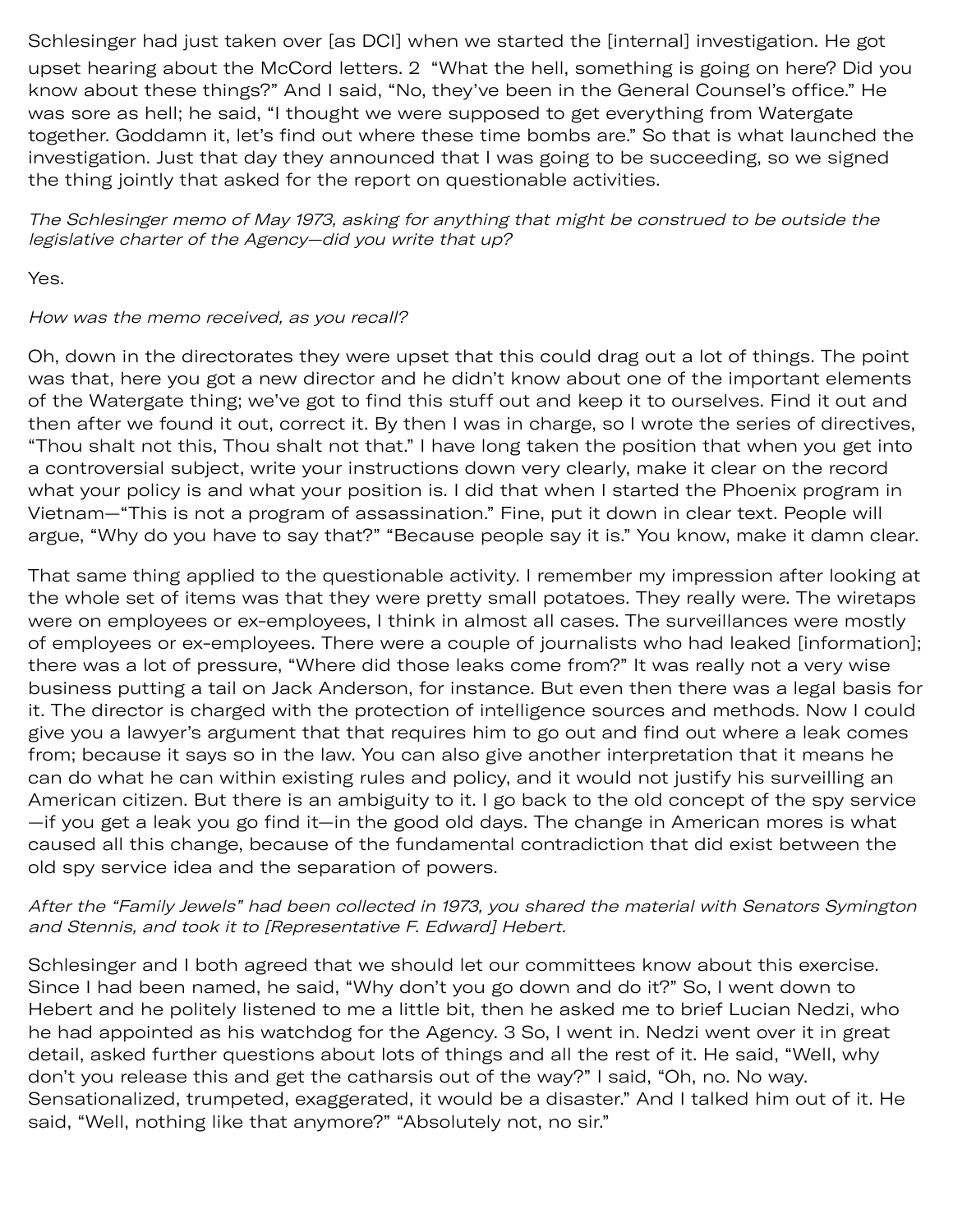That's when I put out the directives. Stennis asked me to brief Symington. And Symington was a bit of the old school, really wasn't all that anxious to know about it, I don't think. But, I went over it with him. At the end, "OK, thanks."

## **White House Blindsided by the "Family Jewels"**

The curious thing, I never really thought about it, why didn't we brief the White House? Say, Kissinger? I think I didn't think of it because Schlesinger was still in charge, and he didn't think of it, and I don't know why he didn't think of it. I asked him about it one time and he said something to the effect that, "Oh hell, with that bunch of characters down there." It was almost as though he had made a decision not to brief them. But, I never had a conversation with him about it. It just never arose; never answered the question, never even posed the question. In retrospect, it is curious that you don't think of such an obvious thing. If you are going to brief the two chairmen, the least you ought to do is to brief somebody in the White House that you trust.

# **Seymour Hersh and the New York Times Exposés**

There was some concern in the Agency that Seymour Hersh as early as late 1972 was working on some stories relative to the Agency and domestic involvement.

Let's see, the articles came out in December '74. Well, I know a year before I heard that he was

on to the Glomar. [4](#page-22-1) And I went down and actually stopped that by just flatly appealing to him. I went down and said, "Look, not only don't write about this, don't even talk about it—don't do anything. It is much too important." I put all the sincerity I could into it. I didn't tell him what I was talking about. He did, he dropped it. Therefore, I owed him one. I thought I owed him a lot by sitting on that one, because he had worked on it and could have gone on, as he did later.

Later, Hersh ran into bits and pieces of that assembly of information we conducted in 1973. He couldn't have made that [New York Times] report if we hadn't done the review in '73.

#### Did you ever wonder where he got the bits and pieces?

I long ago gave up trying to figure out where journalists get their information. I mean they develop lots and lots of sources. Very rarely do they have a source who gives them the whole thing. They are very clever about the way they call somebody to get the remotest kind of a hint that there might be something; then they ask this one, they ask that one, and they ask the other. You know, inside of a few hours on the telephone, they have most of the story in this town.

#### Did you feel that Hersh had very much information regarding abuses when he met with you in December of '74?

Oh, yes. He had them all in exaggerated terms when he walked in, yes. He said "you guys have been in wiretaps, you have been in mail openings, you have been in surveillances, you have been breaking into people's houses." He had it all.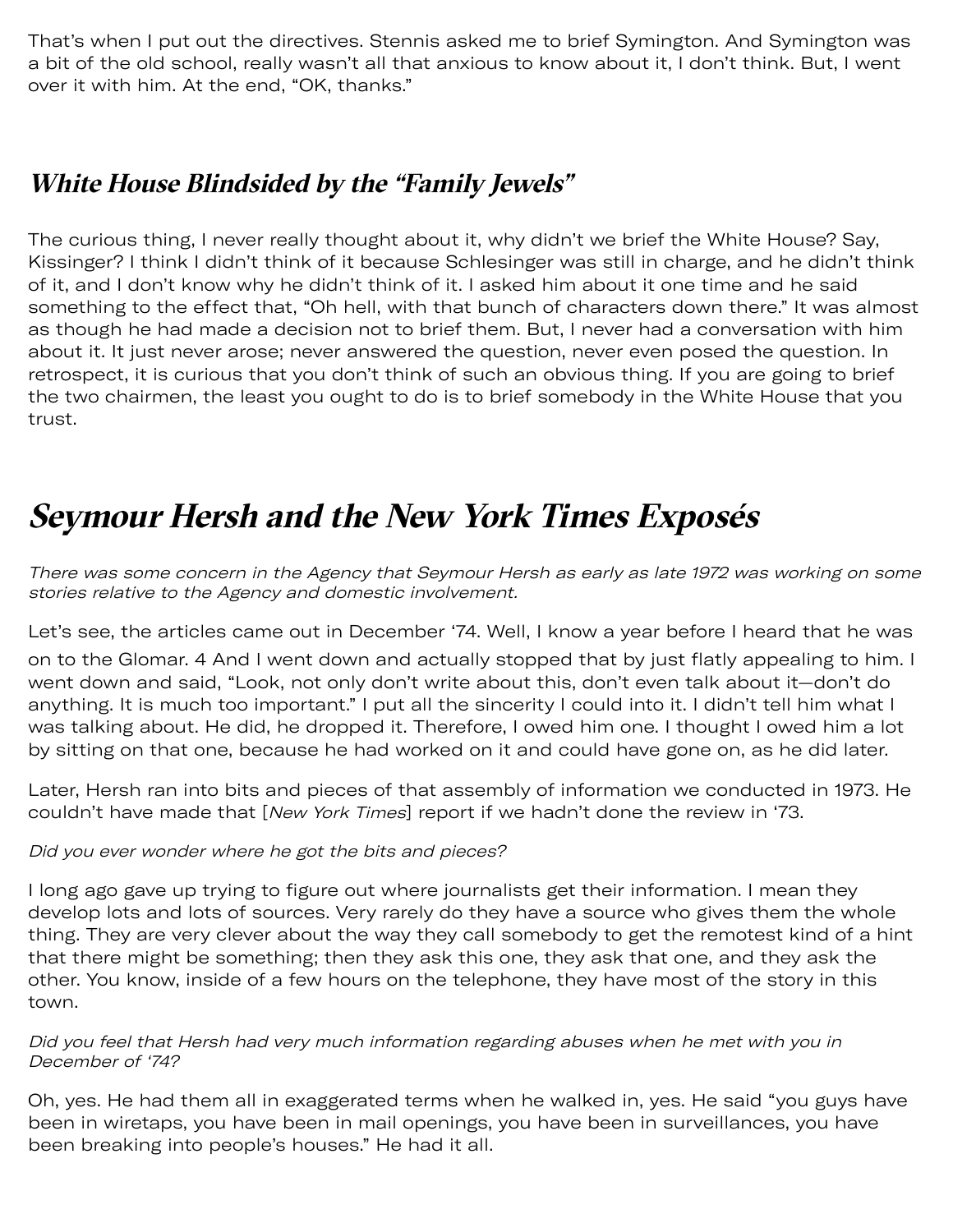#### Did he mention assassination, by chance?

No. He didn't have assassinations—domestic [operations], you see, that was the thrust of it. He said this thing is bigger than My Lai—he's the guy that broke My Lai. "This is a much bigger story"—that was his phrase. I said, "Sy, you've got it all wrong. What you have gone into is a few little things here and there over the 25 years that we did that were a little bit over the line. They were few and far between. There was no massive, no big [domestic] intelligence operations." And I frankly feel that that was the eventual story even though you had a lot of hullabaloo when you read the Rockefeller Report, and the Church Report on the domestic side, you really have kind of odds and ends here and there.

So I told him, "Come on in, I'll talk to you. You got it all wrong." I was hoping to bring him down. He was going to write something, I knew it. I was hoping to bring him down a bit and didn't. He took it as a confirmation, you see. That's the other thing that is frequently said, if I had said nothing, he wouldn't have had a confirmation. But since I said, "There are some little things that happened," that was confirmation. He took it as confirmation. even though I was saying it didn't happen.

#### Wasn't there also a question about assassinations and was it you who said, "Not in this country"?

Yes. Daniel Schorr came to me and he dropped that little bombshell on my desk. President Ford, in a background discussion, had been asked, "Why are you defending this?" And he said, "Well, there are a lot of things in there you can't handle." "Such as?" And he said, "Assassinations." They were all under background rules. The Times couldn't use it. But as the newsmakers go, they talked. So, Schorr had the view that there's a story here if I can just get something to hook it on to.

He came to me and said, "I understand from the president that there's been assassinations going on in this country." I said [to myself], "Oh, shit." I really clammed up at that point because I knew I was in deep trouble. I said, "Well," and I reverted to what I have done frequently [which was to] answer exactly what the man said. I said, "Well, no, not in this country." But, I didn't say anything beyond that.

Another fellow, another newsman had come to me one time about the Glomar. He said, "I understand you are raising a Russian submarine in the Atlantic." And I said, "That is absolutely false." And I was right. You know, answer exactly the question; don't get caught in a lie because it won't work. Or, if you can't answer the question, then for heaven's sake get off it, get on to some other subject, some way. You have to turn it off before you see it going in the wrong direction.

#### Did you feel there was much leaking from Agency personnel to the Congress or media prior to and during the congressional investigations?

I could no longer tell the White House that the CIA never leaked [information] because I had enough evidence that things coming out—the Chile thing and some others—that seemed to me that we were having leaks. Part of it was retirees and part of it was smart newsmen. You know, asking the right question. The guy doesn't think he is saying anything wrong, is giving a little tiny piece of the jigsaw for the newsmen to put together. It's exactly the way intelligence operates. So, I don't think there were any sort of flagrantly disloyal people.

In the fall of 1974, before the Hersh articles, Senators Mansfield and Mathias were seeking to create a "Select Committee" to study governmental operations with respect to intelligence activities. Would there have been investigations even without Hersh?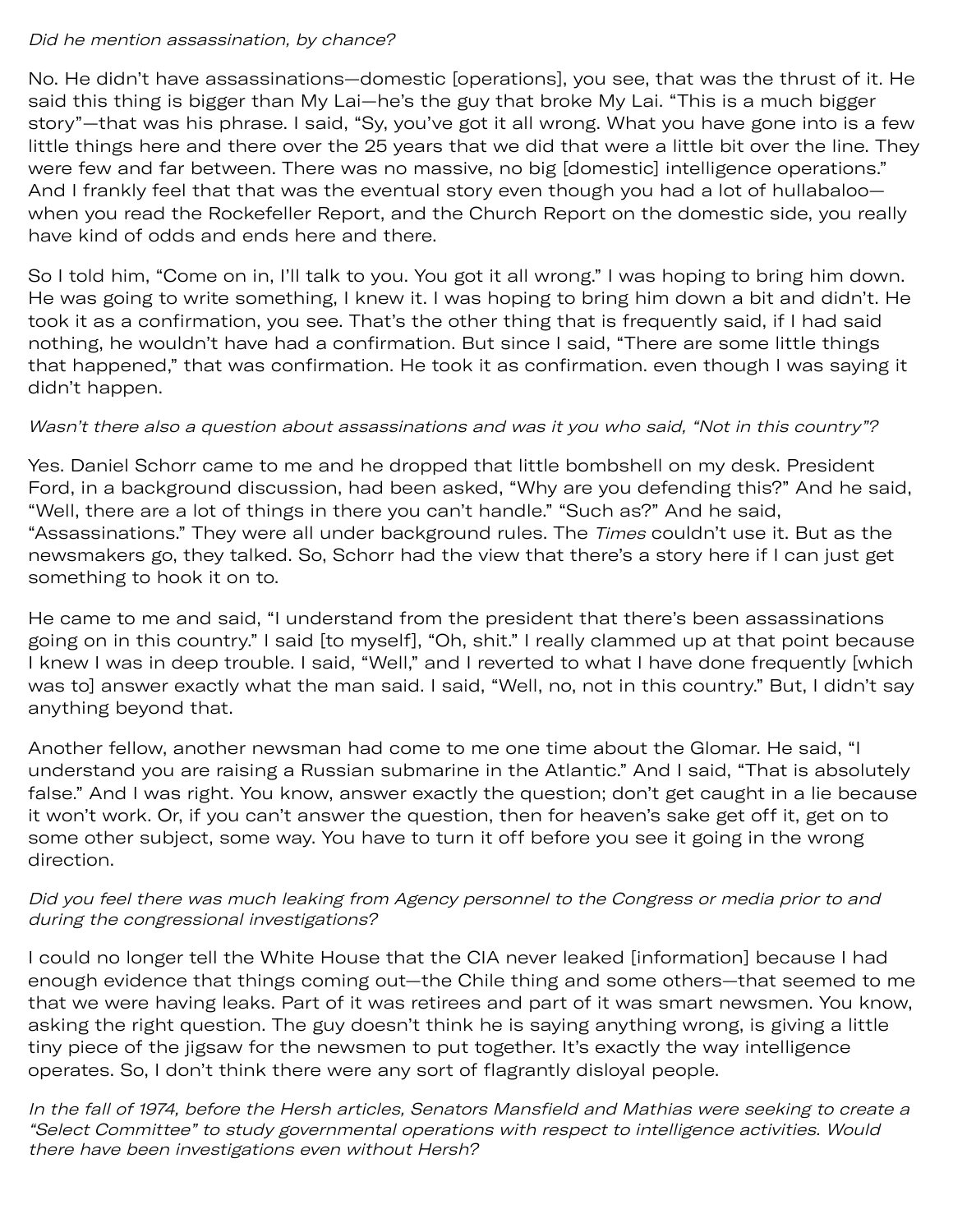Yes, I think there would have been some congressional motion, there had to be. [5 T](#page-22-2)hat was the contradiction that had to be resolved somehow. And I think that both Mathias and Mansfield were trying to do it in a responsible manner, to get this thing moving in the right direction, sensibly, responsibly. It was obvious, you know, that the climate of the post Vietnam, post Watergate times were going to bring some modifications. But, you might have had more a sensible way of doing it rather than the hysterical way we went after it, which did hurt.

[\[Top of page](#page-0-0)]

### **The Congressional Investigations: The Church and Pike Committees**

What do you see as the most important factors for bringing about the congressional investigations in the mid 1970s?

I think a combination of the Vietnam War, and Watergate, and then the [Seymour] Hersh articles [in the New York Times on alleged CIA abuses]. Those are the three stepping-stones that caused the investigations. The first idea was for the Rockefeller Commission to investigate the allegation of domestic action. That really didn't work very well to contain the degree of concern. I thought, well, here's a chance to get a good resounding stamp of approval on the Agency as a whole. It was a very reputable bunch of people. If you could be straight with them, convince them, you could get a good report out of them. I think it might have worked except for the president's mention of assassinations. That blew the roof off.

It was also clear that we were in that period of revolt in the Congress where that group elected in '74 were some pretty strong-minded younger people out to throw over the old, cozy system.

Some critics say the congressional committees overseeing the Agency before 1975 were "blind and toothless watchdogs," that members of Congress were unaware or unconcerned about Agency excesses.

I think that is unfair. The Church Committee criticized that Congress did not do its job supervising the Agency. And that is true if you look at it in isolation. Sure, the Congress is supposed to have an active supervision over the activities of government. On the other hand, very clearly the intelligence business had always been thought of as something special—it still is. It was the sovereign's business. That is the way it runs in most countries. In France you don't have the great assembly review what the intelligence services do, if anything happens, everybody shuts up right away—it's a tradition. And we essentially adopted consciously that model for how to run our intelligence service during the early decades of it.

In those days, the understanding was that these committees, Armed Services and Appropriations, had a responsibility to vouch to their colleagues in the Congress the fact that the Agency did need X millions of dollars. And they would vouch for it. And how did they do it? They did it the way you always did appropriations in the American government until recently, which was that you talked to the guy in charge and got a sense that he seemed to be decent and level with you; and then well, if he said he needed a hundred million, fine, give him a hundred million or, if that's too much, cut it down to seventy-five, something like that. You didn't nit-pick every little detail; that was not the way it was done in the old days. [We would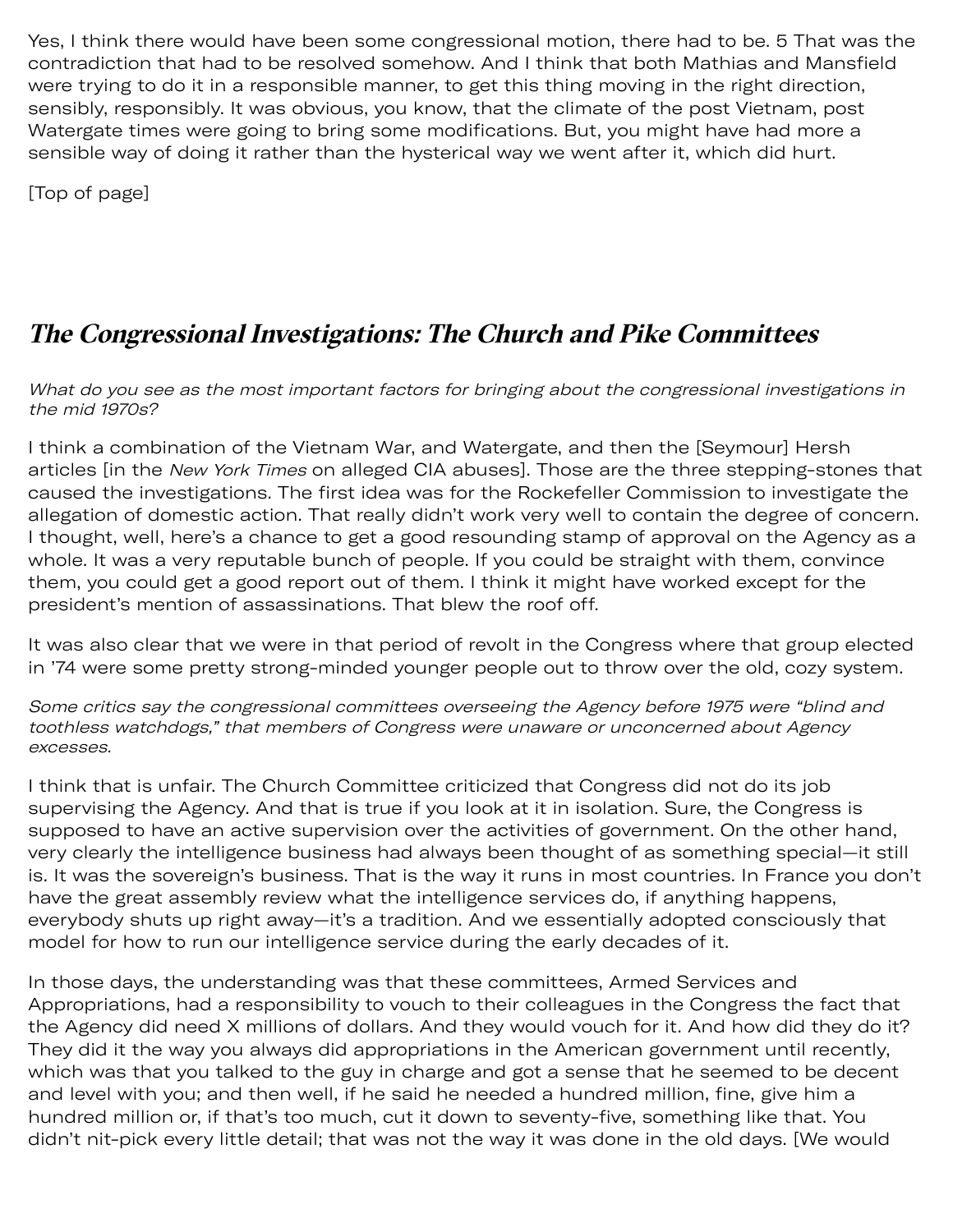see] only the chairman and maybe the ranking minority member. They said, "You come out here on Sunday afternoon at three o'clock, so nobody will see you." They met in a closed room, the chairman's office or something, and that was the hearing—just a nice conversation.

Now that was changing as a result of Vietnam and Watergate. Trust didn't exist. It did exist in previous years. So, the Congress then was groping around for ways to exhibit its distrust.

#### Some writers say that you believed salvation for the Agency lay in cooperation with the investigations, while other intelligence professionals thought that intelligence secrets were forever.

Sure, there is a basic difference of opinion about my role here. Various of them said that I should have stonewalled the whole thing because intelligence is too important, resigned and all the rest of it. I didn't think that would do any good at all. In the context of the politics of the time, we had just had Watergate, you really weren't going to get away with stonewalling them. It just wasn't going to work. On the other hand, if you could go to a committee which starts out with a prosecuting mission and give them the whole view of American intelligence, which is a very good story, then these become rather small against that larger picture. And in order to do that, you've got to tell them quite a lot, but you don't tell them names. And that was a basic point that we came to with the committees as soon as the chairmen were appointed.

As soon as they were named, I went down and talked to them. I said, "Look, you are going to investigate us; I understand that. Not much I can do about it; you are going do it. I'd like to give you a full picture so that you'll see whatever may have happened in proper proportion and context. Now, I'm not going to argue with you about your constitutional right to know everything in the Agency because we'll never end that argument. You'll take the right that you have constitutional authority to learn everything. I'm just going to convince you that there are some things that you don't want to know; you don't need to know, and consequently, that you should not know. Particularly, you don't need to know the names of people who work for us around the world—foreigners, Americans, all the rest. To convince you that you don't need to know them, I'll tell you something: I don't know them. I've made a deliberate point of not learning names of agents. Why? Because I had no reason to, I didn't have to know them to do my job. I have to know that there is an agent there, about their reliability; but I don't have to know the name. You don't need to know their names. Now, let's make a deal. We'll be responsive to your questions as much as we can, but I'm going to ask you to let me leave the names off."

And we made the point. And it pretty much stuck. We came to issue on a couple of names, but not very much. One time I went to court to protect the name of one of our guys the committee was going to release. They said this guy is known around too broadly, we're going to put the name down. I said, "The hell you will. Put that name down and he's subject to violent retribution, and I'm not going to have him exposed to that." So, I went down to district court and met the lawyers. Filed an injunction and the committee gave up. They folded; we protected the name.

It cost me telling them what was going on, sure; but I protected the names. I thought that was a reasonable trade-off. Now, other people say, "No. Shouldn't have told them anything." And certainly we scared a hell of a lot of people around the world with what we told them; and it was just what I told Nedzi, it was sensationalized, it was exaggerated.

#### Were these discussions with Church?

Church and that jackass, Pike.

You wanted to place what was happening in perspective?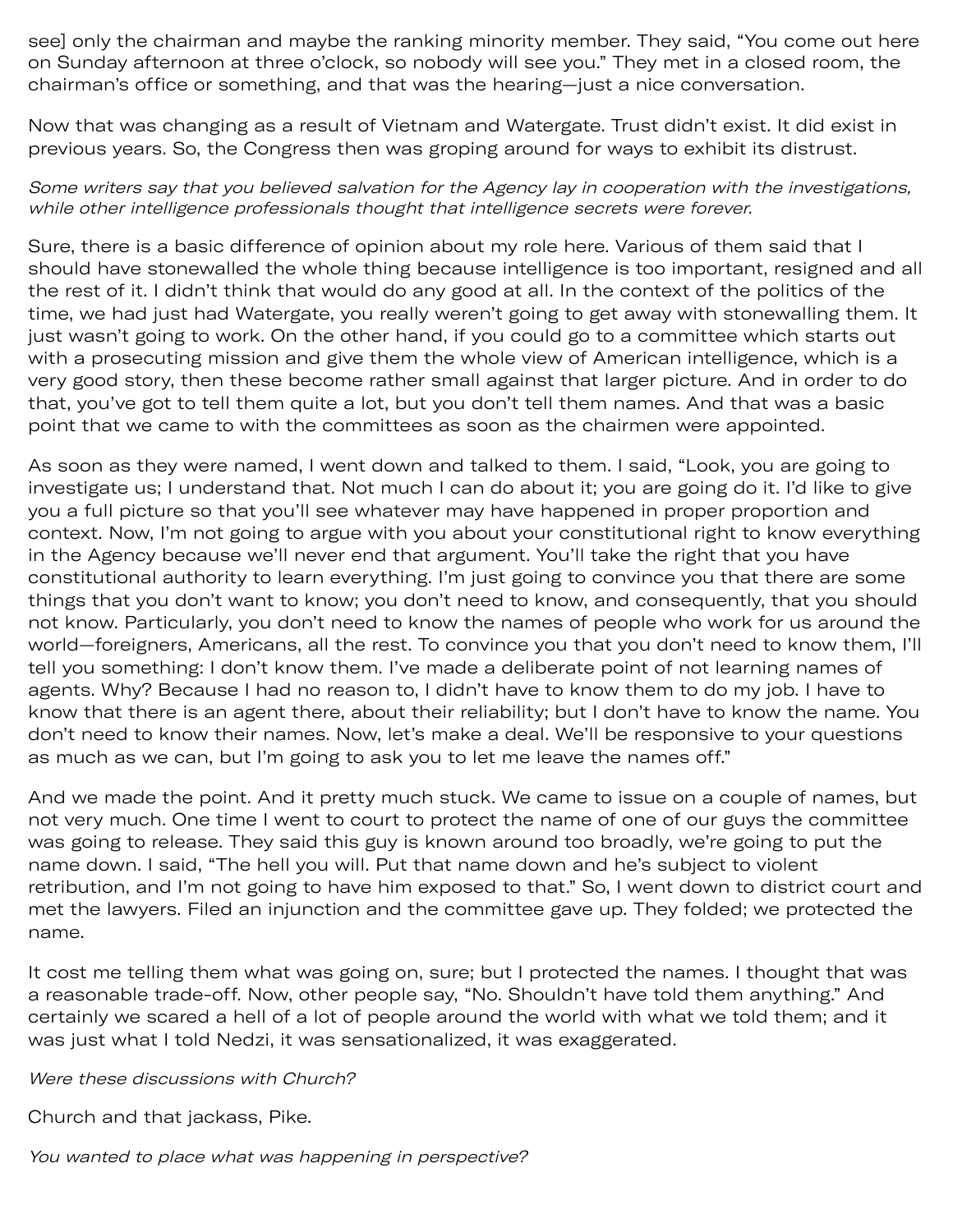Yes. I thought we could make a good story out of it. American intelligence is a pretty good story. If you read the Church report, there is a little sanctimony in it, but it's not bad. I wasn't really afraid that they'd disband the Agency, but I thought there was a very good chance that they would bar all covert action. That was an obvious potential. In the end, they said, "Shouldn't do it that much, but got to be able to do it."

You didn't think the Agency would be dismembered, dissolved?

There were days. But if you asked, thoughtfully, I would have to say that I didn't believe they could possibly do it. I mean, that they would be so stupid. And particularly after I told them what the Agency really was all about. I took the right guys down to brief them every now and again. I happened to have as my personal assistant a fellow who had been in Stanleyville and told about being there—the Simbas coming in the house. Everything was so still when he was telling us there. They got the message that there are some very special people [in the Agency]. It was deliberate. I was trying to get it out that these are serious things, serious people.

Some suggest that your cooperation during the investigations saved the Agency from serious harm; do you agree with them?

I still think I took the right choice. Now, I don't know whether that saved the Agency a lot of trouble as a result. I can hardly say it came out scot-free. It created an awful lot of trouble abroad—people saying how can we deal with you, you guys put all your stuff in the newspapers all the time. This was a real problem. So, I wouldn't say it saved it from any problems. It did get hurt. No question about it. It would have gotten hurt more if I had taken the totally negative [approach]. Then I think the thing would have just sort of disintegrated, all sorts of chaotic hullabaloos, then the names would have come out.

#### Do you feel the hearings were beneficial for the Agency?

No. You have to say they weren't because they were sensationalized, exaggerated, and did a lot of harm. I think the revision of the congressional relationship is beneficial for the Agency. The hearings were the worst possible way to do it. Maybe it was the only way to do it, but it is a bad way to do it. But the revision of the congressional relationship, I think, is good for the Agency and gives it much more support.

One Agency officer commented in 1976, "The Congressional investigations were like being pillaged by a foreign power only we had been occupied by the Congress with our files rifled, our officials humiliated and our Agency exposed."

He must have been dealing with some of the Pike Committee people. There were elements of that, but if you ran into too egregious a thing, you could step in and stop it.

Your offer to bring the dart gun to the hearing and so on, were you...

That wasn't an offer. We had a demand out of the Church Committee that it be brought up and a statement that if we didn't, they'd subpoena it.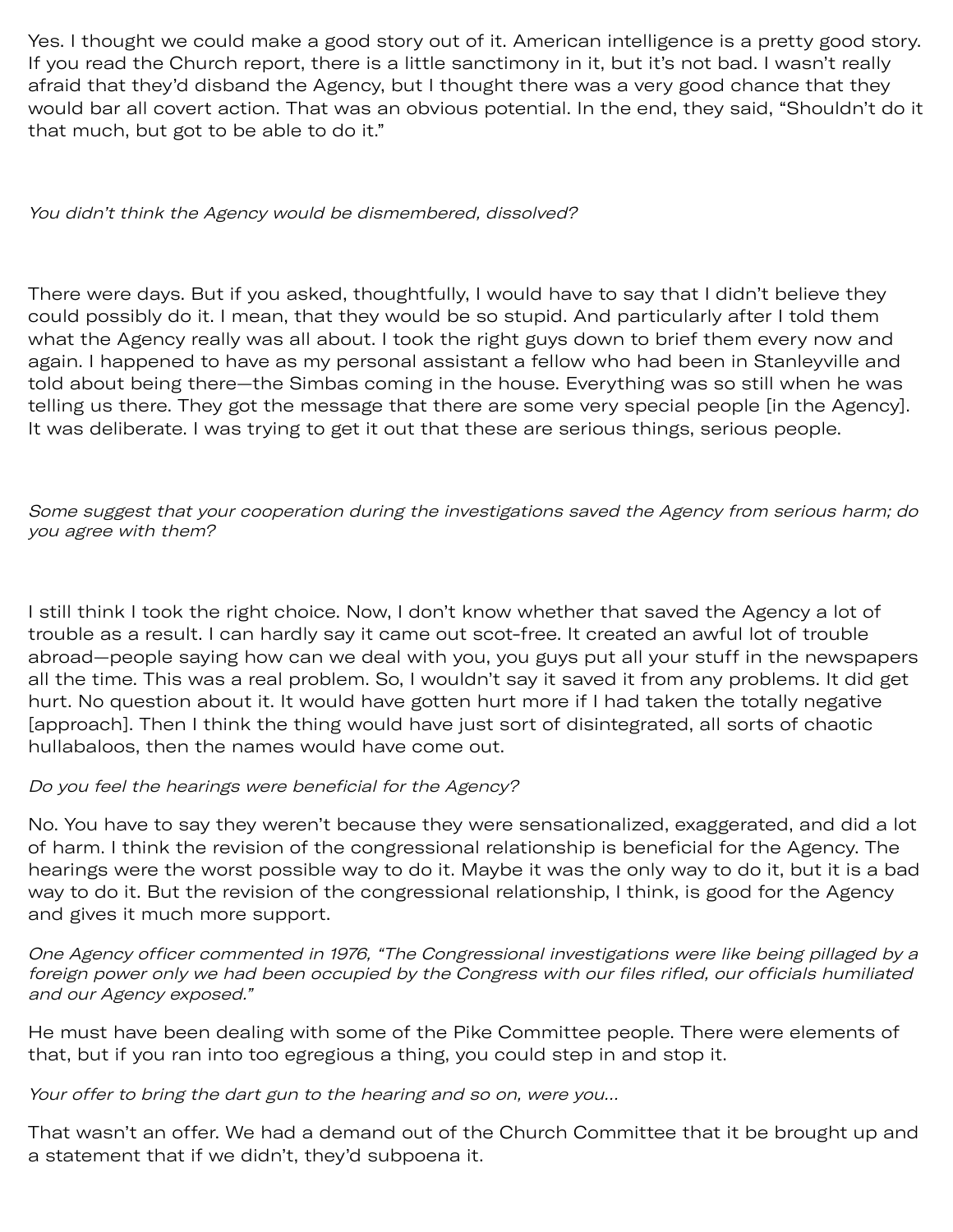#### Do you think you were treated fairly by the Church Committee?

Yes. The Church Committee was responsible. Had sharp questions from Mondale, Gary Hart, others. Some of them were quite supportive, Goldwater was like that. They were very responsible. [Senator Frank] Church is the guy who asked, "Is CIA a rogue elephant?" as a question; he didn't say it as a statement, and he is the guy who signed the final report which said that CIA was not out of control. He raised the question and then he answered it in the final report: CIA is not out of control; it has been too much under the control of presidents, and Congress has not done its job. That was the basic point.

The Pike Committee was hopeless. They were hopeless. Curiously, too, because Pike had identified three good questions: How much does intelligence cost? How good is it? What are the risks? They are very good questions. But then he hired a staff that was just sloppy, and he didn't pay attention to them. It sort of just ran all over the place.

#### Are there lessons to be learned from the Church and Pike investigations?

Sure, deal with them straight and don't try to run around them the way this jackass Ollie North did. Don't try to stonewall, try to handle it in a fashion that gives you a majority, not unanimous, but majority support.

#### What are your reflections regarding support from the White House during the congressional investigations?

I don't have any real complaints. People in the White House wished it wouldn't happen. Henry [Kissinger] would fulminate, you know. Brent [Scowcroft] was always very level, straight. President Ford was supportive when you got it up to him. I tried not to bother him. You see, the president was easy because he came from Congress. He understood what we were dealing with and the problems.

I knew I would get fired sooner or later, which didn't bother me. [I wanted to] just get the Agency through most of the heat. I knew that Henry [Kissinger] basically didn't agree with my tactic; he didn't make any secret of it, used to tease me about it. There were a couple of things I did without telling him about it sufficiently in advance, kind of hit him like a bombshell. I thought I sort of had the job of handling it myself. There was no way I could get them to handle it for me; I had an obligation to keep them informed but I had the responsibility of handling it. And I think that's right.

#### Did you ever have the feeling that you wished President Ford would take a firm stand regarding the security of CIA files and thus force the issue into the courts?

No, if we went to court, we'd lose it. That's my judgment. The only thing that you could hang it on was the executive privilege and even that is fairly dubious, it's a legal question. Because certainly you can't hang it on classification, so what [are] you going to hang it on? Intelligence is special? Where does it say that?

### **The Hearings and the Jewels: Mail Opening, Drugs, Assassination, Journalists**

I said [the mail opening] was wrong. It shouldn't have been done. Actually, I don't think there is any doubt, it shouldn't have been done. I can understand why it was done; I can understand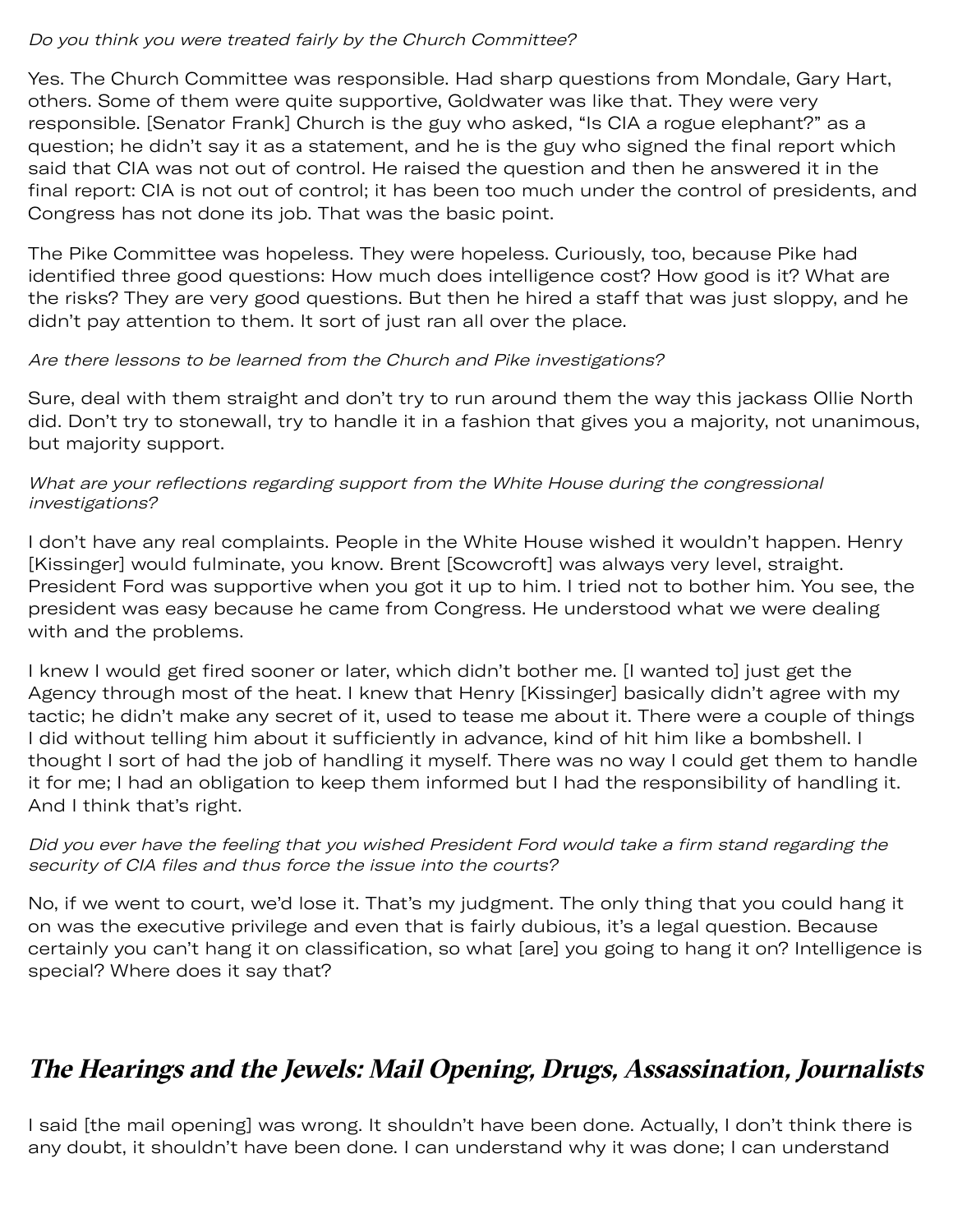the thinking at the time—it was started in the 1950's and it was handled so secretly. It was, after all, fairly legitimate when you think of it—reading the mail coming from the Soviet Union to the United States, looking for hints. Never produced anything that I know of. And, like everything bureaucratic, it just went on and on and on. It went on long after it should have stopped.

#### What did Schlesinger think?

Well, my memorandum [to him] said that I didn't see that we had got anything out of it; my review of it was that it should be stopped. I wrote him a memorandum in which I said that I reviewed it and found conflicts with postal law here. In addition, it just doesn't seem to be producing anything; therefore, I recommend it be terminated. That led to a series of discussions which Jim [Angleton] defended. But I still couldn't find any result from it. And I think that is probably what swayed Schlesinger, how it doesn't seem to be producing much.

#### How about drug experimentation? What were your reactions at that time on that issue?

I was understanding of the fact that you had a group of people in the Agency who were curious about the properties of some of these drugs and were legitimately fearful that they would be used against us. They had an idea of learning something about the properties. You can understand a scientist wanting to know how things work. Now, there are ways to do legitimate testing. You don't want CIA to be on record as doing it, so you need some kind of a front to do it for you. But, there are rules about testing on human beings. The medical profession has them. I think you assume you would follow those rules. Apparently, they didn't. This gets back to the old mystique idea—intelligence is different, we do things differently—which is nonsense.

You know, that's the thing that really scares you about intelligence agencies—where they go wrong is when they do violate people's rights under the "higher good." The KGB should not be our rationale.

#### Were you surprised about the assassination issue?

No, not terribly. I don't think I was morally shocked at it. If you really think about assassination, that's what I was forced to do, it seems to me it just doesn't add up. You think you can solve something by eliminating a guy—it's playing God. You have no idea who is going to succeed him, you have no idea what the repercussions will be, or, the worst, you getting caught doing it. The repercussions are potentially enormous.

For intelligence operations, it seems to me, that you have several simple questions to ask before you start one. One, how important is it? What are the risks? What is the impact if it goes sour? And on the last issue, it seems to me, you have to turn it down. Now that is being pragmatic, not moral. I think there are moral considerations, too; but being pragmatic, I just think that assassination doesn't work. Politically, it's dynamite. We may do dumb things, we chased all the Japanese-Americans off the west coast because we were scared. Countries do dumb things when they get scared.

### What if the president orders it?

Well, that gets into this whole goddamn plausible denial thing, which I think is gone. I think plausible denial died when Dwight Eisenhower accepted responsibility for the U-2. He had no choice; he had to accept responsibility for it. Jack Kennedy, the same thing with the Bay of Pigs. We had the elaborate structure that this was just a bunch of ragtag Cubans, baloney. Anything that big, he is responsible for it. So, the whole plausible denial is just totally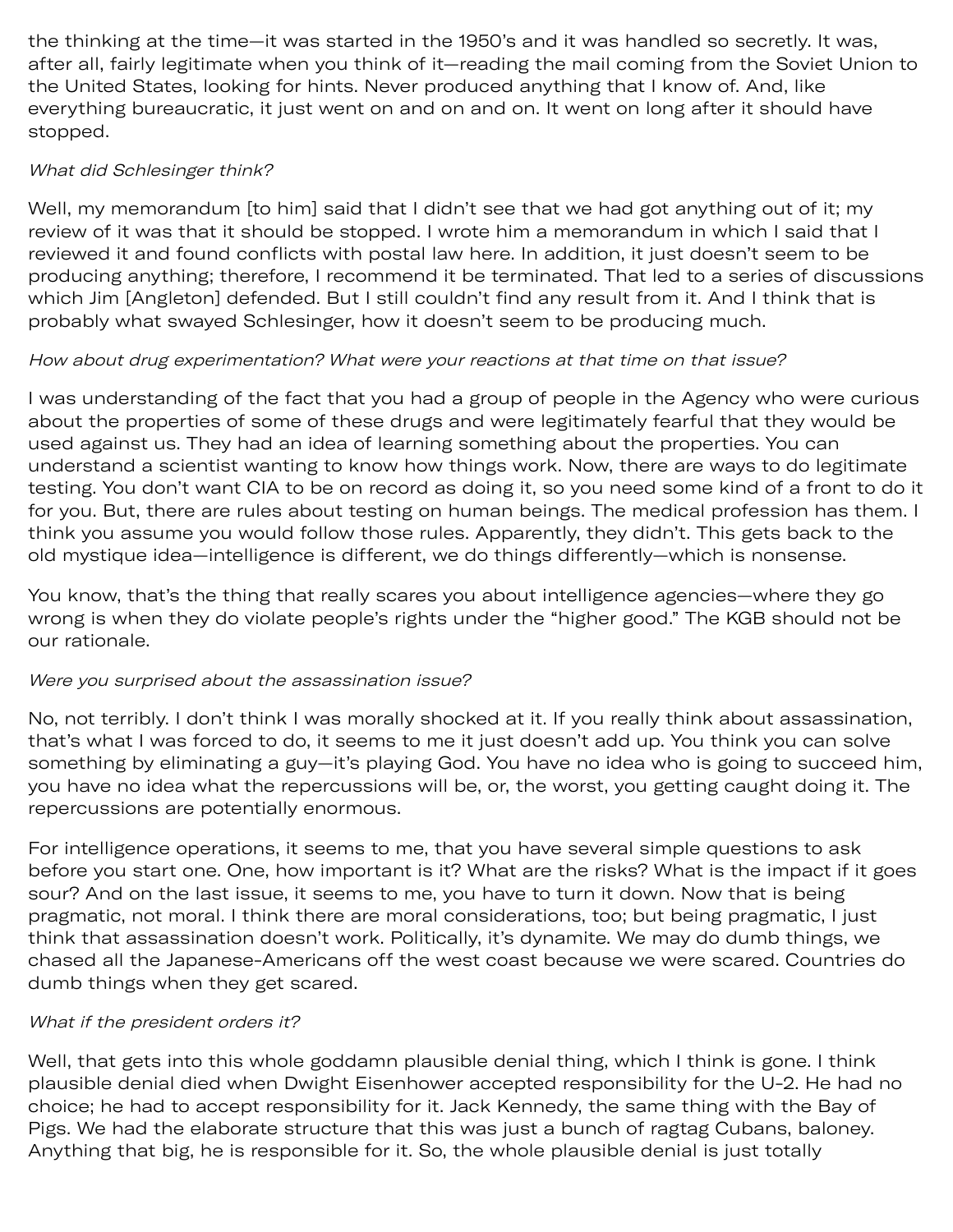impossible. And now with a Presidential Finding, no way.

#### What do you think about employing journalists?

Oh, that is a terribly false issue. I mean, I've used journalists as agents, and case officers have, and our rule was what they wrote for the journal was their business. I didn't tell them what to write or not to write for an American journal. We understood that. They were useful agents and then this crazy business got loose—you can't use journalists, you can't use academics, you can't use missionaries, you can't use something else, you can't use this, you can't use that. There's nobody left. So, that's a totally false issue. Everybody says, "Oh, it's all right, yes, go ahead and do your intelligence operations; but don't use me."

### **Angleton, Golitsyn, Nosenko, and Counterintelligence**

The author [Edward Jay] Epstein suggests that the "Family Jewels" story was leaked by you as part of a maneuver to relieve you of an extremely vexing problem, that is James Angleton, and so on.

I don't know why [Epstein] said this. You know he's the one also that was on the edge of calling me a big mole in the CIA. Bullshit. I've been called every name in the world by somebody, so it doesn't bother me.

#### How about your relations with Mr. Angleton?

I had first known of him when I was in Italy. He had superb Italian contacts. He had been there in the latter part of the war and met a lot of people. He is a very opinionated guy, which is all right except the idea was that his reports should go straight to God. I remember really getting upset when I heard that he was back in Washington one time, stood on a street corner and a car drove by with Allen Dulles and the secretary of state, picked him up and they had a talk in the car. I said, "My God! Is this a serious intelligence agency?" Having this guy with his strong opinions directly at the policy level without any analysis, any comparison with the other factors going on. It just violates my sense of what intelligence is all about.

I spent some time gradually working him into a more normal pattern so that his reports would go in in an ordinary way and go into the ordinary analytical process. While they were valuable, they weren't just rolled gold. I sort of had that sense that the Angleton approach was to run these highly personalized things. Then, remember, I was appointed for a while to take over the Soviet Division. I began the briefing and it was pretty clear that the Soviet Division in the Agency had been all tied up the last several years in this whole series of Nosenko and Golitsyn and all that crap. Every time they tried to move an inch, the CI people said, "No, it's a fake." I think that's why Helms was going to send me there to try to straighten the goddamn thing out. Let Angleton do his thing, but get something going there that made sense.

Then, of course, I went over to Vietnam, but that left a bad taste in my mouth. Seemed to me that we were hurting ourselves. I never thought that the object of CIA was to protect itself against the KGB. The object of the CIA is to get into the Kremlin; that's what our function is. Sure, you protect yourself, but you goddamn well better have the offensive mission. So, I had doubts about that.

Then I ran into the goddamn mail thing and Jim's insistence on holding it. Then I ran into the Israeli business when I became DDO—here the Israeli account was over here in a corner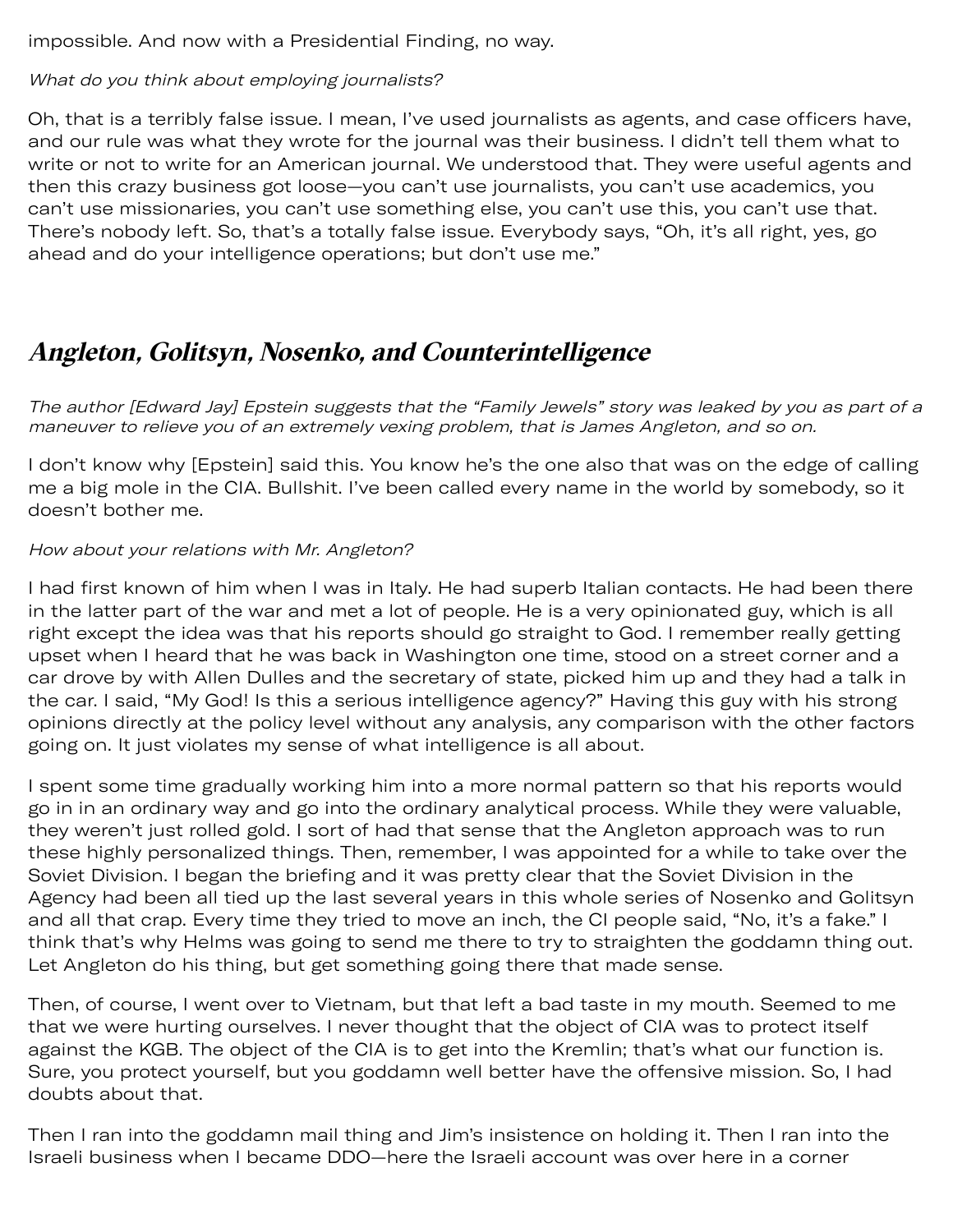someplace and had nothing to do with the rest of the Middle East. The officers in those stations were prohibited from communicating with each other. I said, "This can't be serious! You've got a common problem in the Middle East and you've got two separate teams working on it that never talk to each other!" I mean it's just nutty. I understand some of the reasons for it and all this, but I felt I had to change this.

Then I found that he had a whole lot of people, a very large staff—I've forgotten how big it was and I was under pressure to cut at that point. I had been trying to find out what the hell these people did. I couldn't find that they were doing anything that I could understand. Seemed to me this was a good place to cut. So then when I was DDO, I broke off the Israeli thing, gave it to the NE Division; then I made some cuts. Of course, we cut off the mail opening and so forth. It was obvious that I had no confidence in Jim actually running it. So, I tried to sort of edge Jim toward the door in a nice way, in as nice a way as possible by taking these things away, hoping he would get the point. I had a couple of conversations with him, but I didn't force it. I didn't sort of say, "Out." I should have. I now realize that I should have; it would have been much cleaner and noisier. I should have done it right when I came in, but I was, you know, concerned about him. He had done a lot for his country and I did not want to shame him. I wanted to edge him away. I had two or three conversations over the year with him, long conversations about moving, doing something else—all very subtle. He knew exactly what I was talking about and didn't want any part of it. So, he dug his heels in.

Then, finally, when the Hersh thing blew I figured, "Oh, God, we're going to get blamed for this but I am not going to go into this with Jim on my hands. I've got to be able to handle this without Jim's problems." So, I said, "Jim, go. You are finished. I will give you a job of writing the history of the CI Staff or something so you can be around, keep involved and so forth; but I am going to put in a new chief and a new staff, new systems." And I did it.

#### What about Nosenko?

I'm not an expert on the Nosenko case, but I spoke to [former DDO Thomas] Karamessines about it, and I know that both Karamessines and Helms signed off on the fact that they accepted Nosenko's story as basically true. Both of them are good, careful guys and they are not going to sign something that's false. So, period, that did it. The Golitsyn thing is all over the place. I ran into the fact that some people were shoved out to outer darkness because they had somehow been in Berlin at the wrong time or something with no evidence—again, I am a lawyer—no evidence that they were in any way involved, but you had careers ruined. I said, "Bullshit, we are not going to do that."

#### How do you feel counterintelligence was affected by the hearings?

Oh, I don't think it was very much affected by the hearings. Counterintelligence buffs will tell you that I destroyed counterintelligence. I contest that because I don't think it was doing anything before I moved, and I think it was as least as good after I moved it as before I moved it. I made the point that I wanted them to do the protective side through the normal divisions as much as they could. But I wanted them to do the offensive of getting guys into the enemy camp. That I still wanted them to do. That was actually a priority—to get some guys into the other side. That was what we needed. Because I became director, and then I left it to the DDO to run counterintelligence. I didn't want it to come out of the director's office anymore the way it had. It had essentially gone around channels. I said, "No, let the DDO handle it."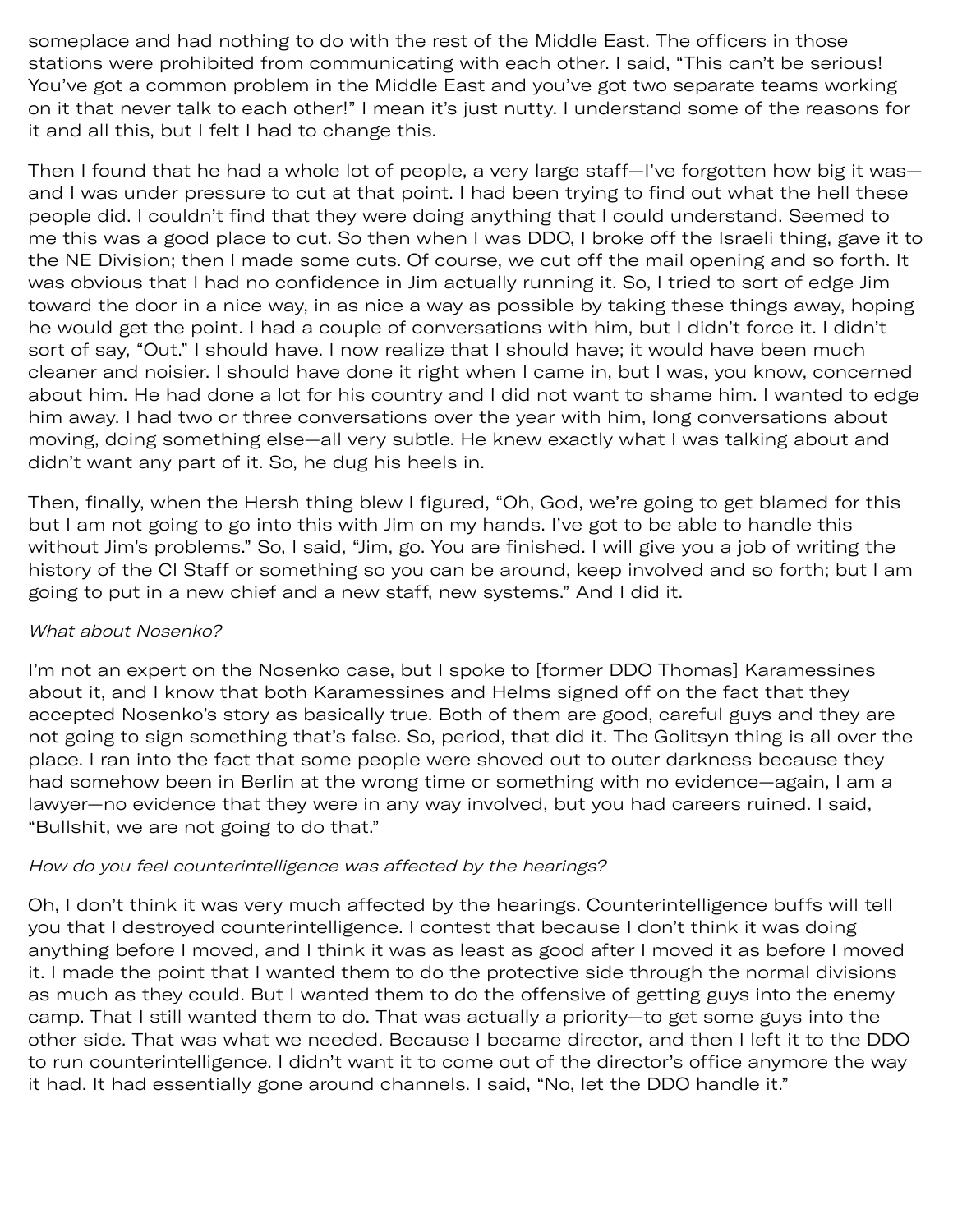### **Reflections as DCI**

In your book, you noted that one of your errors as director was a failure to press for greater access to the Oval Office. Would it have made much difference?

I don't think it would have been a hell of a lot different. I mean, Stan Turner came in, Carter promised to see him twice a week or something, drops back to once a week, drops back to once every two or three weeks. You know, it is the normal thing. Henry [Kissinger], of course, was not about to let me get around him. And I say that with respect. I don't think he should have. If he is the National Security Advisor, he should be informed of anything on top, the president. Otherwise, he can't do his job right.

You know, each president is very different. Eisenhower used the military staff system to help complete his staff work for him. Jack Kennedy would get 30 people in the room [and have] everybody argue the case. President Johnson had his Tuesday lunch, which sometimes met Friday morning, but nonetheless, it's the eight or 10 guys close to him. Nixon, he used the machinery to surface the options in written form, and he would go away and study it, really study it, read the 60 pages or whatever, annotate it and so forth. A very studious kind of guy. And Ford would use the regular machinery more: the NSC would have a meeting, and you'd have a discussion of the meeting, just the NSC, be sort of a more formal relationship. And Carter.... Each one different.

#### Did you feel it was much more difficult to be DCI after Watergate?

Oh, I suppose so because there was more astir. The Bay of Pigs was trouble. The U-2 was trouble. Directors are supposed to pay for trouble. That's what they are there for, to handle things that go wrong. You know, you are not going to be an intelligence officer if you just take the safe way. You've got to take chances and that means some of them will go sour on you.

#### Did you hope to stay on as DCI after the investigation ended?

I sort of realized that people down in the White House didn't like the way I did some of the things so probably…. I was always very conscious of the phrase on the commission, "You serve at the pleasure of the president." Whenever he decided, I'd go. When President Nixon left, I sent in a letter of resignation to Ford. He's the new president; he has the right to appoint his own guy. They sent it back in two days. No, you don't have any lock on that job.

**Richard Helms** So this was a perfectly legitimate role for the Agency to play.

Later on, this became blown out of all proportion. Not because of young people in the Agency who had any misgivings about it, but because when the hearings were held about these things, and principally in the Church Committee, the fact that the operation was known as MHCHAOS was one of the things that triggered a lot of focus on this. Actually, that was quite an innocent code name. Anybody inside the Agency knew that digraphs were used for various general categories of operations and the digraph in this particular area was MH and then there was a list of perfectly ordinary words then went along with it and CHAOS happened to be the one that came out of the registry at that time, and that's what it was called. It had nothing to do with the operation itself.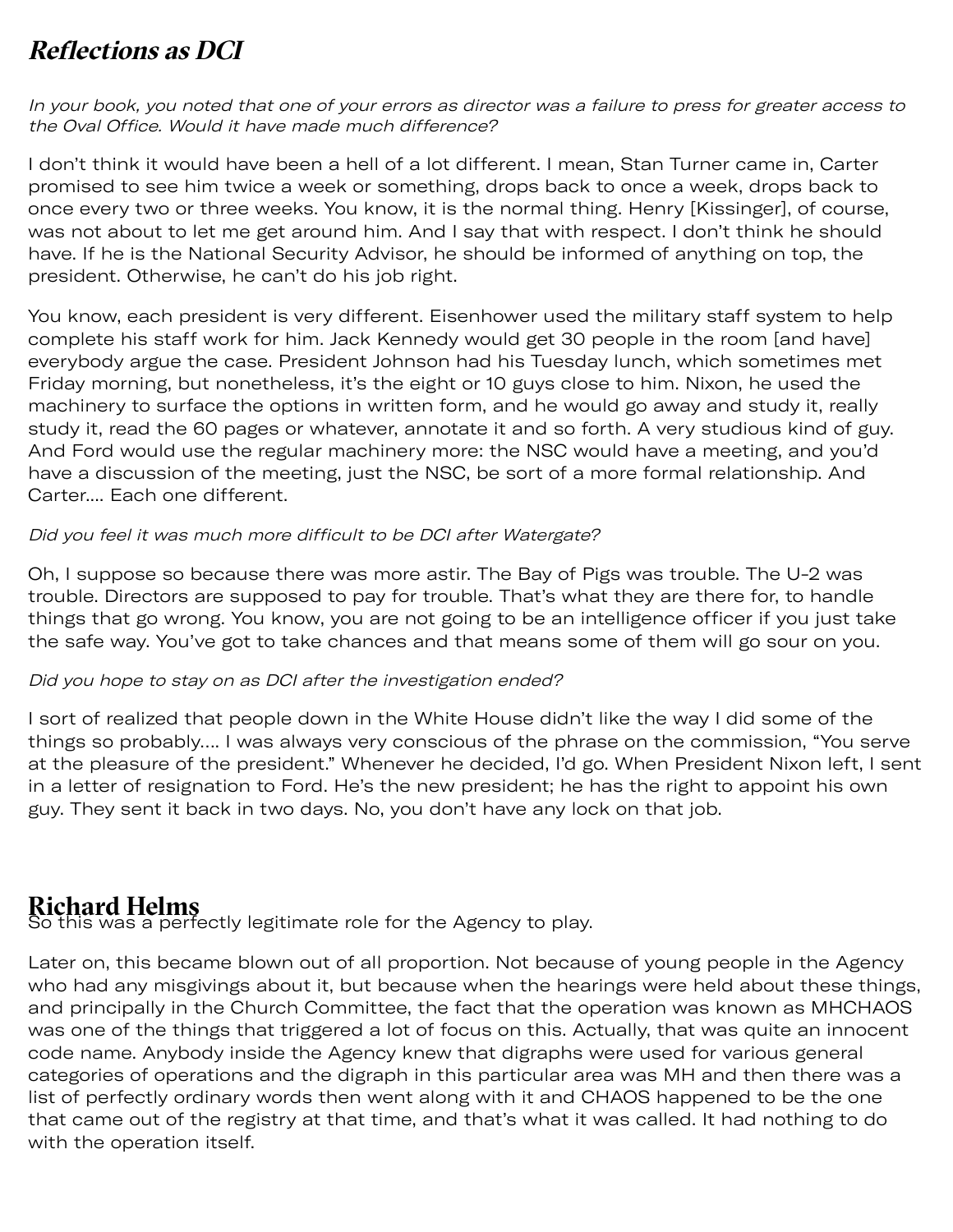Now when it was established that on one occasion, in an effort to put a man into the student movement and give him some real legitimacy in there, that he was put into a demonstration here in the United States, that he did see some things, he did report to the Agency about it, and the Agency in turn passed this on to the FBI. That may have been a misjudgment; we shouldn't have let that fellow report, but it was necessary to get him in there because we wanted to send him [abroad] to report on student unrest overseas. He needed credentials and he needed to be able to say he'd done this.

Also, in an effort to work with the FBI on this whole issue, the FBI sent the Agency a lot of reports so we'd know about the names of these various individuals and so forth. Well, that was bitterly criticized later on—that the Agency never should have had reports on domestic individuals and so forth. But quite frankly, I thought the thing was way overblown; I didn't think the Agency had really overstepped the bounds. If it had a little bit, okay, but it wasn't egregious. This was just a congressional fire storm over nothing.

As for mail opening and a couple of other operations, these young people didn't know anything about them, so there was no basis for their criticizing something they didn't know about.

### **The Congressional Investigations: The Church and Pike Committees**

#### What do you think are the most important factors for bringing about the congressional investigations in 1975?

Certainly the Ramparts business [6 a](#page-22-3)nd what flowed there from had a role in this, but I think that more important than that was all the dust that was created by Watergate and by the Watergate investigation. Even though the Agency was cleared of any involvement in Watergate finally by the Watergate Committee, that whole aura and investigation brought about this opportunity to conduct an investigation, and Senator Church was very anxious to do this.

Church wanted to run for president, and he felt this was a great launching platform to bring his name before the public and get a lot of media attention, which it certainly did. And there was no reason not to hold such an investigation if they felt it desirable at the time to have been done in a responsible fashion. But it struck me that Senator Church's political ambitions ran far ahead of his interest in really doing a thoughtful and serious job. I was in Tehran [as US ambassador] all this time and came back spasmodically to testify. But even from that distance it was not difficult to see that this was a hearing run to get the headlines rather than to really find out whether the Agency was doing its job or not doing its job. The conclusions it came to about the estimating process was unfair to the Agency, because the allegation that the Agency in those days was giving in to political pressures is simply not true. There were times when estimates were changed, after all they were the director's estimates, and he had the right to change them.

Now one of the great changes that came out of the Church Committee hearings and in subsequent years was the beginning of sending classified papers, analyses, reports and estimates up to Congress. When I was director, no secret papers went to Congress-to anybody —unless they were taken up there by the director for some reason. The only testifying was done by the director, and it was done by other people when the director wasn't normally there, but it was very rare that anybody else went up to testify. In those days when somebody in the Congress wanted somebody from the Agency, the director went. And it was after I left that this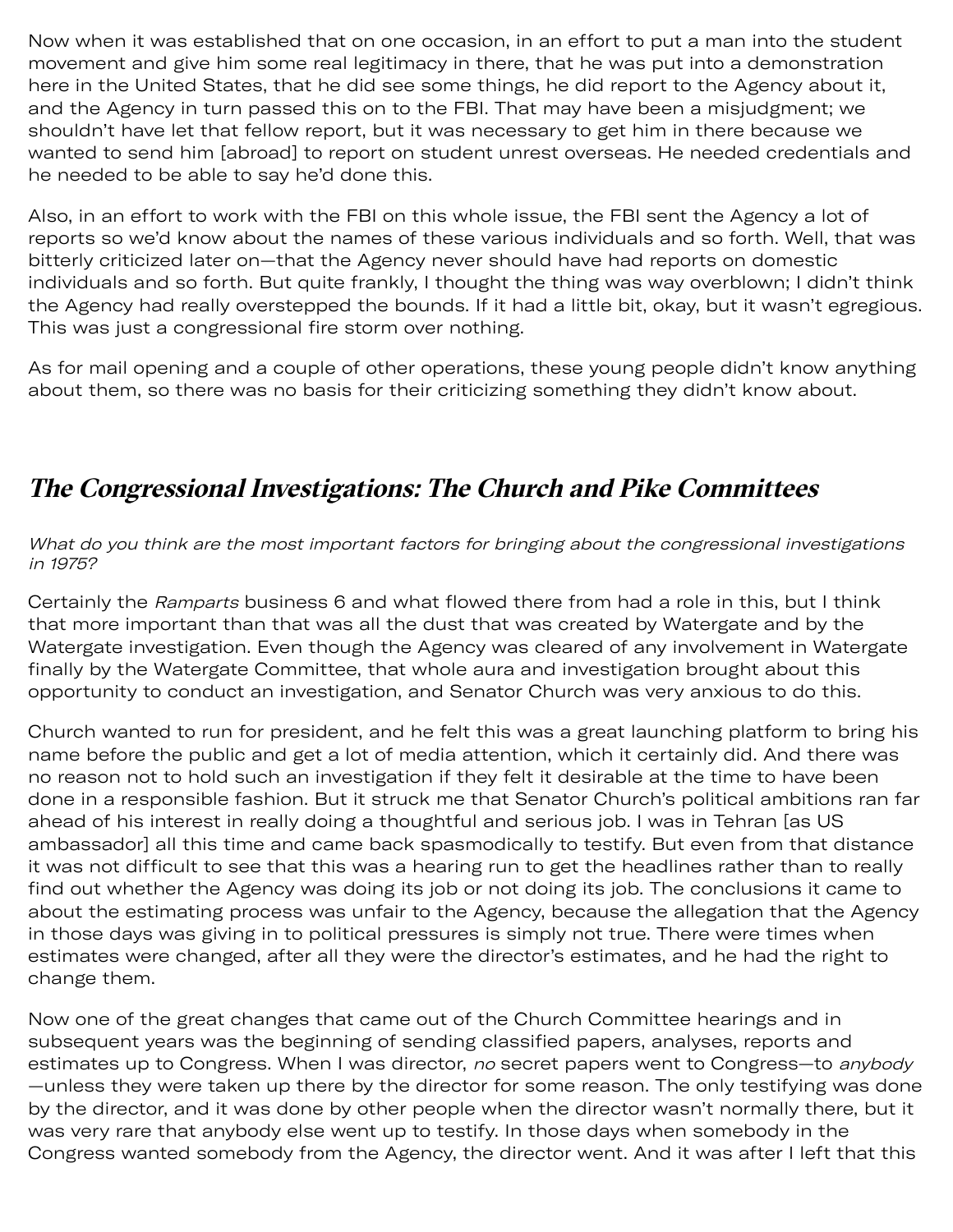business of sending documents to the Congress and briefing the congressmen by people all through the Agency began.

Some critics, speaking of congressional committees overseeing the Agency before 1975, have called them "blind and toothless watchdogs," saying that members of Congress were unaware or unconcerned about Agency excesses. Do you feel congressional oversight of the Agency was effective and helpful before 1975?

Well, that is a hard question to answer and a rather complex one. When Senator Russell was the chairman in the Senate and Congressmen Rivers and Boggs had oversight of the House and then Clarence Cannon and later George Mahon had Appropriations in the House, there was a good interchange between the members of Congress and the Agency. And there were no leaks. Members of Congress were extremely careful about their secrecy responsibility. In fact, Senator Russell's Committee had just one staffer who was cleared. I think the House Appropriations Committee had one, possibly two staffers who were cleared. In other words, this was a very close-hold operation in those days, and these senators and congressmen really went bail for the Agency and did a good job of it.

With the change in American culture, which came about as a result of the '60s and spilled over into the '70s, and the whole seniority system in the Senate and House in its traditional form broke down, at this point we got the Church Committee hearings and the Pike Committee hearings. It was this era in the Senate that a lot of senators had the impression that the oversight responsibility was not being executed, which in some respects it was not. So this issue of toothlessness and so forth may be a valid charge, but this was not true of the House. We always gave full information on the budget, line-by-line, item-by-item, to the House Appropriations Committee. It's a total canard [to assert] that this wasn't going on. From day one they got a report with everything in it.

#### And did it happen that you wanted to tell them more than they wanted to hear?

Sometimes. Senators and congressmen are not wild to know about some of the types of things that go on. Sometimes they would just say, "Look, forget it and don't bother to tell us." At other times, "All right now we've heard about it, let's go on to something else."

## **Seymour Hersh and Colby**

### Were the writings of Seymour Hersh a significant factor in the congressional investigations?

Very significant factor. If you look for a single issue that would have caused the focus on the Agency that led to the Church Committee hearings, it was the Hersh story in the New York Times that was on the front page. That was, I believe, in December of 1974. I don't think that the Watergate Hearings and the Ramparts business, in and of themselves, would have coalesced an interest in the examination of the Agency until this Hersh story came along. And, obviously, Hersh's source was Colby. That has been attested to by various people, including Colby himself, I guess. Colby thought that by leveling with Hersh he was going to protect himself. All he succeeded in doing was getting on the front page of the New York Times with headlines.

I was then in Tehran. I remember getting a back-channel message from Kissinger; I had worked for four years with Kissinger when he was the national security advisor in the White House, so we were well known to each other. I remember his saying, "This is an issue that's not going to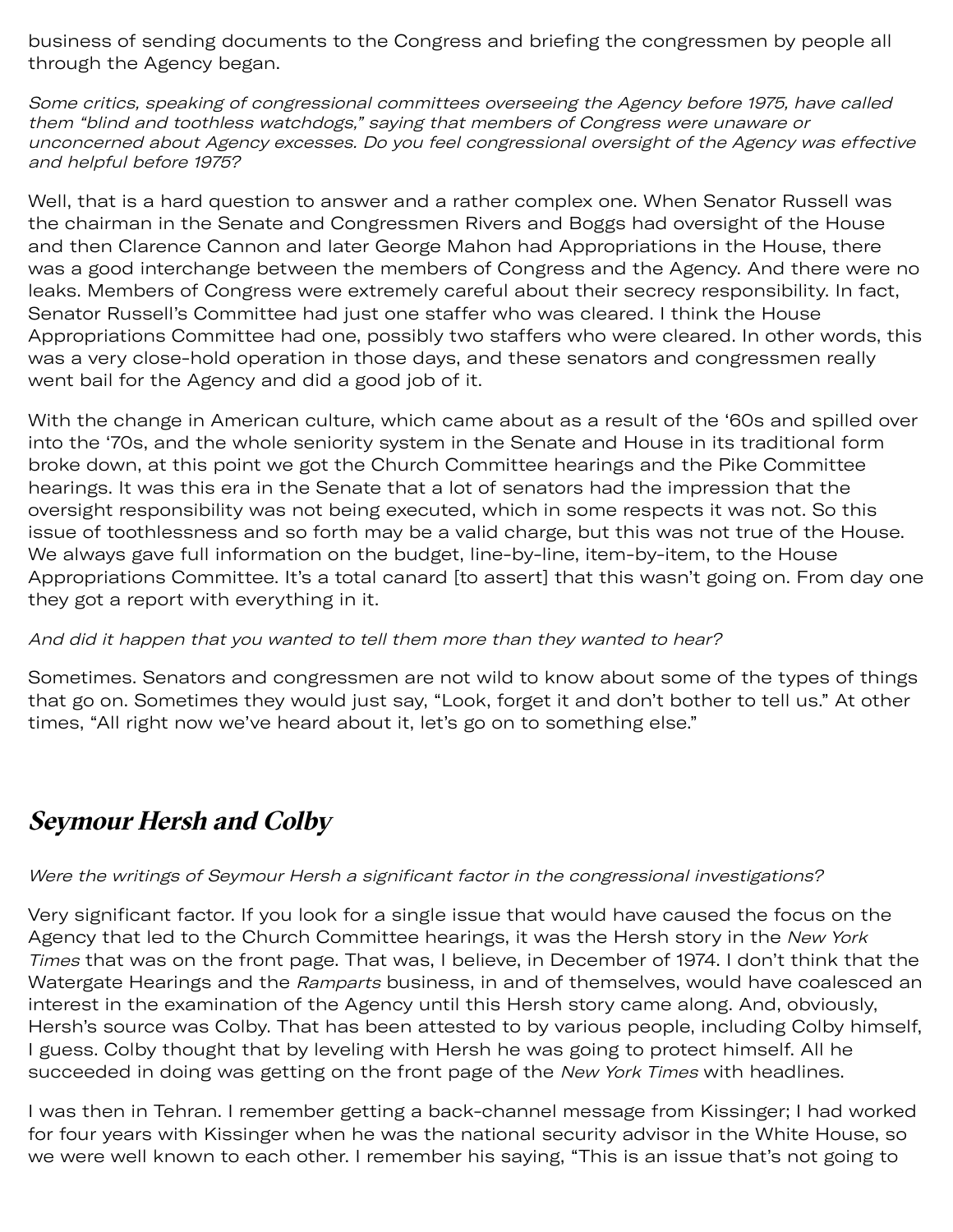go away," meaning that this is going to cause congressional focus and the newspapers are going to be after it and all the rest of it. Of course, he was right about that. Colby used terrible judgment on that by thinking that he could sweet talk this fellow [Hersh] out of printing this stuff.

Then later on there was an episode in connection with Daniel Schorr about which I'm not particularly proud but it caused a fair to-do at the time. I came out of one of the hearings with the Rockefeller Commission, and there he was, and he asked me a question about assassinations and I called him a rude name. After I had a little press conference, he followed me down the hall and he said, "What did you get so mad at me for?" And I said, "Dan, I got mad at you because that's a crock. Where do you pick up this stuff?" He said, "Let me tell you where I heard that. President Ford had a luncheon with the New York Times editors and during that luncheon he talked about these so-called Crown Jewels or whatever they were that he heard about from Colby, and among them were these assassination plots."

Well, here was the president of the United States talking off-the-record, theoretically, to the editors of a big New York newspaper and then one of those fellows leaks the thing to Schorr who was working for CBS, and so Schorr feels free to use it. Terrible judgment on Ford's part, I thought. But terrible judgment on Colby's part to go around collecting these things the way he did by circularizing [sic] everybody in the Agency and then packaging the whole thing together and sending it down to the White House. So when you add all that, on top of this of turning the papers over to Congress, you can see why I disagree with Bill Colby. I'm sure that you're going to talk to him and let him defend himself. But I would appreciate it if, when you talk to him, that you don't handle this thing in such a fashion that it gets into the newspapers. I'm not interested in having any public squabble about this. I think it's bad for the Agency. The Agency has enough problems.

### The Report of the Rockefeller Commission [7](#page-22-4)

I didn't think it was a particularly good report. I was particularly resentful of the recommendation in there that the director of central intelligence ought to be a man with either considerable means or powerful political backing. I distort the wording a bit, but that was the general thrust of it, the thought being that a fellow who had made a career of intelligence, as I had, didn't have the strength to stand up to a president who wanted certain things done, that I would be afraid for my job or not able to stand up to the pressure, and I resented that.

It seemed to me that I had stood up very well to Nixon when he was trying to get us to cover up with the Watergate, and I don't know of any time when I yielded to that kind of political pressure on any front, so I resented the implications of the report. As for the rest of it, on the only really difficult thing they had to deal with which was the whole assassination issue; they punted and let that go to the Church Committee.

### **The Hearings and the Jewels: Mail Opening, Drugs, Assassination, Journalists**

#### What's your view of what the hearings revealed about mail openings?

The issue of mail opening has certainly been a controversial one and one of the things that interested me as much as anything was to watch various postmasters general go up before the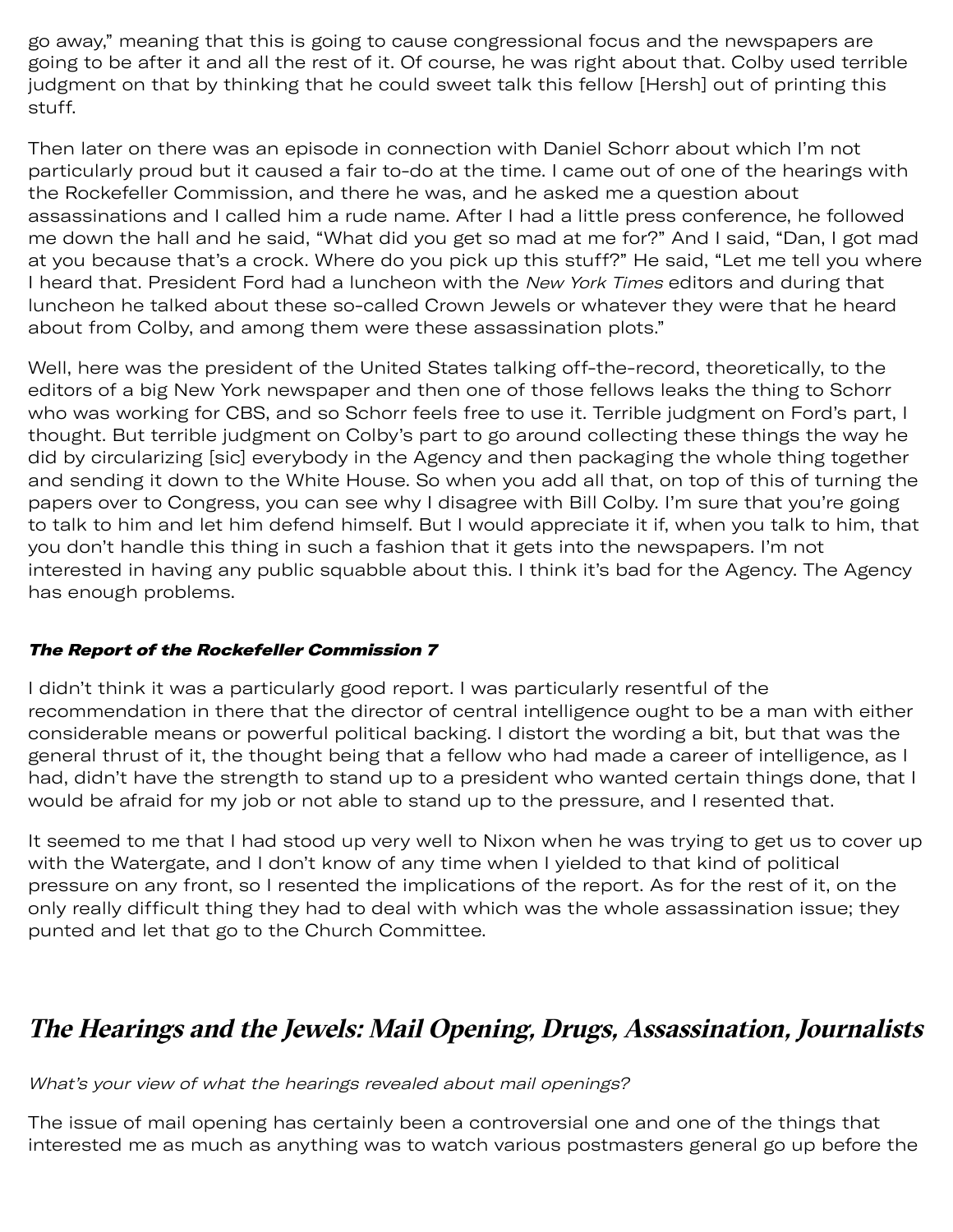Church Committee, take the oath and then lie about what they knew about these things. I don't want to make too heavy a point on that, I don't want to get you involved in something that might lead to legal procedures later on, but the directors of the Agency always cleared this with the postmaster general. Orally, obviously, you don't write pieces of paper about something like that.

#### How about the issue of drug experimentation that was raised by the committees?

Well, that has been a controversial issue from day one. There was the feeling, from Allen Dulles's time on, that these drugs were available, that the Russians had access to them, maybe they were using them, so we should therefore know what they could do and what they couldn't do, both for protection and in case it was felt at some time that it was desirable to make use of them. So that's where the drug testing program originated. I know there's been a great hoo-hah and lawsuits and all kinds of jiggery-pokery about whether this was done legally or illegally, morally or immorally, and there's absolutely no percentage in my trying to sort this out and say which was which or which I thought was which. But it was established that that was a legitimate function of the Agency to try and do this, and we went ahead and did it.

One of the things that I think a thoughtful person might ask is: why is a country spending so much of its time complaining about a minor operation of this kind which has a useful function to it? Why is it that as a country we always have to wait until disaster strikes and then we want to spend billions of dollars trying to solve the problem? AIDS is a good example; cancer is a good example. We're always late in the game, trying to run to catch up. So I have no apologies for that whole affair, and I think that some of the lawsuits have been absolutely egregious, I mean ridiculous. I can't possibly explain why certain psychiatrists did the things that they did, but at least they were supposed to be reputable people at the time that they were given financing.

#### How about the issue of employing journalists, which came up in the Church Committee? Were you surprised by the outpouring of opposition?

I wasn't surprised at all. The press and the Congress have a synergistic arrangement. They were always protecting each other. It takes a lot to get an investigation of a congressman or a senator.

Now, as far as journalists are concerned, I was a newspaperman before I went with the Agency. I knew very well what the rules and regulations were of the journalistic fraternity, what their traditions were. So when I had anything to do with these things, I controlled what journalists were used and what were not used. To use a journalist you had to have my signature on it. For a long time I was the chief of operations in the Deputy Directorate for Plans, that's what [the operations directorate] was called in those days, so I was the number two there for a long, long time; seven years I think, and then I was deputy director. So I had a hold on all of these things all the way through, and I just okayed or approved ones that I thought made sense, where we couldn't get this material any other way, [through] people I felt we could trust not to blow the operation.

Obviously, the newspaper fraternity is very sensitive about this because they're afraid that their access in foreign countries would be closed down if they become involved in intelligence or anybody thinks they're spies. But this doesn't give me any heartburn because in this twentieth century of ours the Soviets use newspapermen all the time. So do other countries.

Newspapermen in this country think that they're a special breed because they are protected by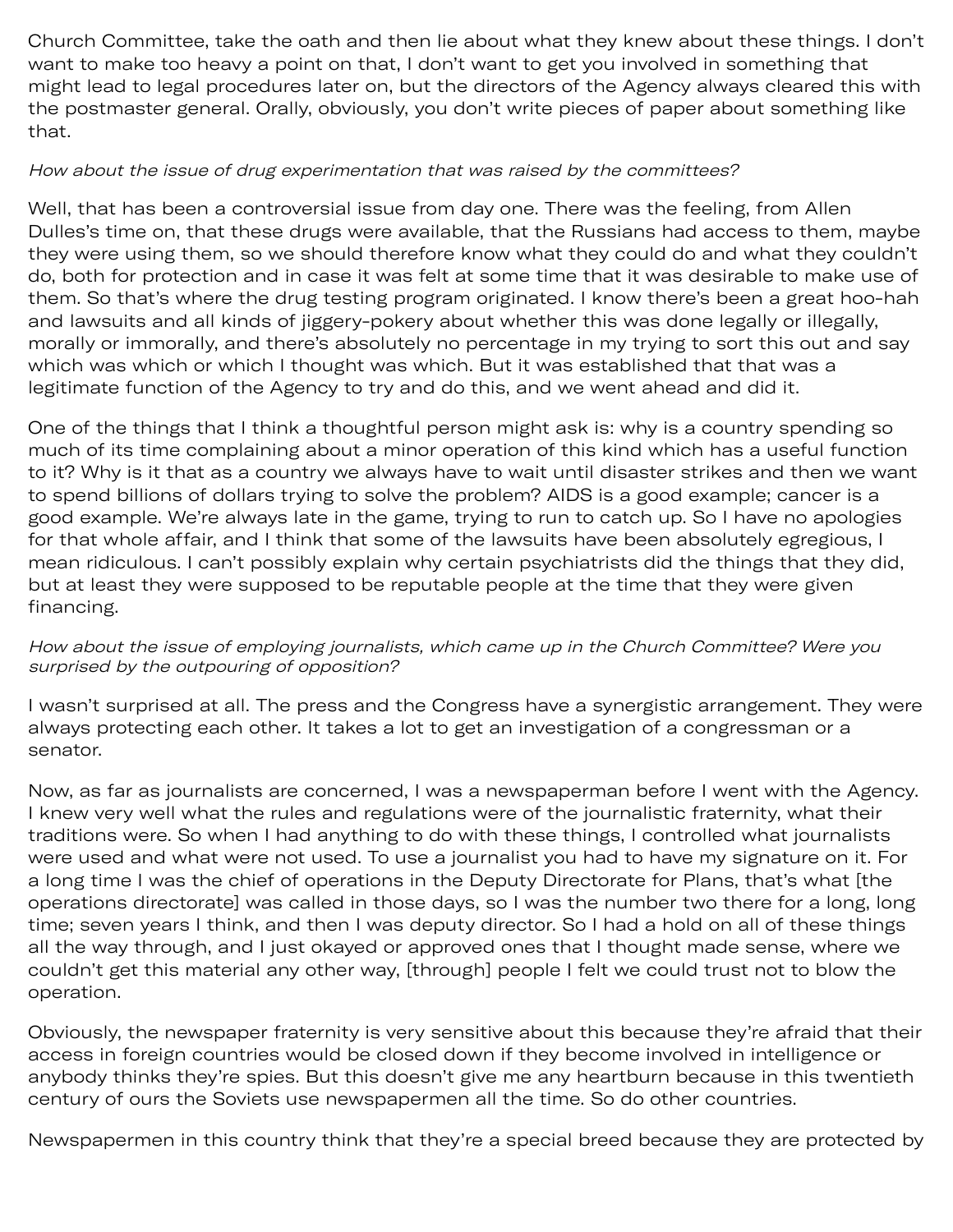a First Amendment, in a way that they're protected in no other country in the world. They've come to think that they're rather special and that they have to be taken care of in a very special way, and they get away with it most of the time. But I have no apologies for using newspapermen. After all, we're all in the United States, we're all Americans; we all should be working for our country. If these newspapermen think their calling is higher than the calling of anybody else, that's their opinion, not necessarily the public's.

#### How about employing academics, which also came up in the hearings?

I was all in favor of that, too, if any of them would be useful. In World War II, in the OSS, we had priests, academics by the score, lawyers, anybody that you could find, doing espionage for the United States, and nobody thought twice about it. Why? Because the Nazis were nasty. Nowadays people take a slightly different view. They don't think that these other fellows were all that nasty. Why? Because they haven't dropped any bombs on our head, I suppose. I see no reason why Americans shouldn't serve their country in one capacity or another, if they're personally willing to do it.

#### How about the issue of assassinations?

The Agency never assassinated anybody, ever. I was there from the day the doors opened until I left in '73, and I know the Agency never killed anybody, *anybody*. You can take my word for it. If you can find anything in the record of anybody the Agency killed, bring it in here and show it to me. This whole business about Castro was caused largely by the fact that the task force that was working on Cuba had some ideas floated as to ways to get rid of Castro, to make him sick or to do something about him. I don't want to go into a long disquisition about this assassination business. I've said everything I have to say before the Church Committee and there's absolutely no percentage at this late date in my going over this whole area again because it gets complicated by nuances and who said what and who didn't say what. I just really don't want to go into it any further. I've told you we didn't kill anybody, and it seems to me that's the important thing. We didn't even try to kill anybody.

#### What were the most difficult demands on you during the congressional investigations of 1975?

A seventeen-and-a half-hour trip one-way from Tehran to Washington; by that time I had some experience with this because I was called back in connection with the Watergate hearings as well. In one 36-month period I made 13 round-trips to the United States. I would arrive in time to get some kind of a night's sleep and have a day to prepare myself for whatever the investigation was going to be before the Church Committee. That was hard work to get brought up-to-date. And it was particularly hard on me because they were focusing on what I thought were extremely minor issues, which I didn't remember very well. Maybe I had signed the papers, maybe I did go to this place and that place, but certainly I didn't remember it then. One of the things that was, I thought, fatuous in the extreme was all this issue about that poison that came up. There was some that was kept back after the poisons were destroyed. It was shrimp or some kind of a poison deriving from fish.

#### Shellfish toxin.

Shellfish toxin, that's it. And I didn't remember anything about shellfish. I didn't know this fellow hadn't destroyed it all. I remember issuing the orders that we were going to change our approach in these matters. But to make such a big issue out of that was absolutely ridiculous. Maybe the fellow's desire to save this stuff for use in some extreme situation was pretty sensible. But for this committee to go ape about the thing I thought was ridiculous. And there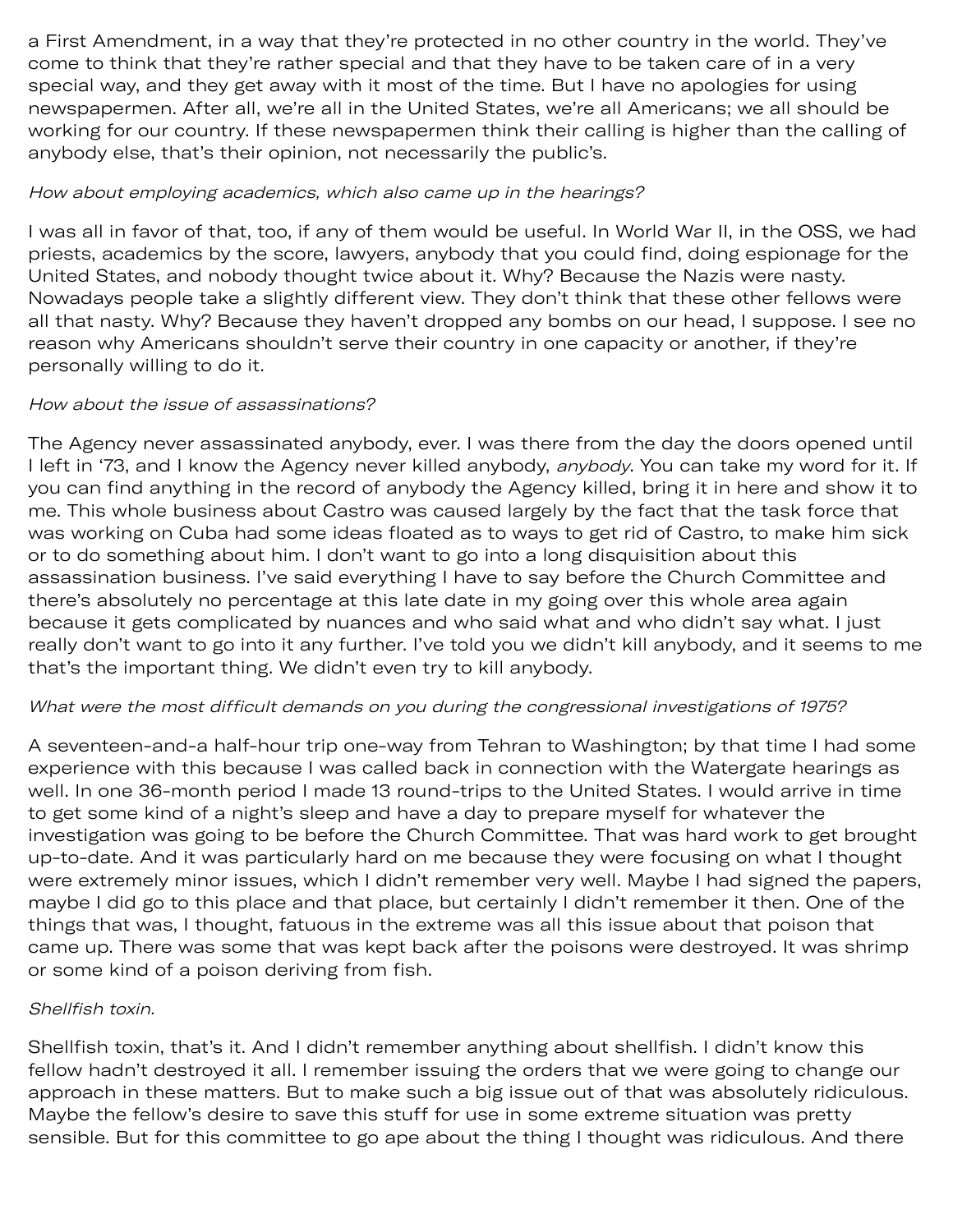were a lot of other picky things that they wanted to quiz me about. The larger things certainly I could talk about, but I thought that whole hearing was charged with the interest in headlines and in making the Agency look foolish and emphasizing every little thing that they thought the public would be interested in, even though it wasn't terribly important in the wider scale of affairs, and trying to make it look as though the Agency wasn't under control.

On those covert actions, every single one was cleared with the Executive Committee, which was set up to deal with these matters, called the Special Group or the 404 Committee; it had various names in various other administrations. Everybody had very clean hands with respect to this. This idea of Church's—that the Agency was a "rogue elephant"—I'd never heard anything so ridiculous in my life. And, of course, that just went zooming over the country. Everybody thought that was a great term. If the Congress isn't careful, they're going to so micro-manage the Agency that it's going to be put in a straight jacket with by various laws. And then it isn't going to be nearly as useful to the American people as it should be.

#### Do you have any reflection on the senators on the Church Committee?

The senator who was the most aggravating was Church himself. Mondale didn't play much of a role; he just was there for the cameramen. Tower and Mathias, I think, did their best as Republicans but also as sensible men to try and keep this hearing on the rails, to try to make it useful and bring about examination of information, if whether this was a good idea or bad idea, whether things should be done differently and so forth. So I think they were a good influence.

There was another fellow on there who used to be a foreign service officer, and he was one of those who was absolutely bound and determined that the Shah must go. Church encouraged people of this kind and it isn't a question that they weren't bright or it isn't a question that they weren't very well educated, it had nothing to do with that. It's just that they were interested in other things than improving the intelligence process.

### Was the Pike Committee much different from the Church Committee?

I only testified before the Pike Committee once and that wasn't a very long testimony. I had known Pike before; when I finished he said, "I've known you and I believe what you say and so forth but, you know, this hearing's got to be seen through the usual pyrotechnics." But Pike was more responsible than Church, I mean that, you didn't have to agree with Pike to know that at least he was doing a more businesslike job. That was my impression.

At one point you said that during the congressional investigations so much paper and so much information were released that it's almost impossible to tell what has been compromised—is that still your feeling?

That's still my feeling. Even more so.

#### How did the congressional investigations affect your morale and feelings about the Agency?

Well, I found them unpleasant, obviously. And I found them unfair. But certainly I live in this world and I'm familiar with Washington practices, and this is what happens sometimes if the pendulum of public opinion swings in this country from one side to another. And so I have no feeling of heartburn that the hearings were held. I was sad about Church because I thought it was silly.

The recommendations they came out with later—putting into legislation the thing that Admiral Turner apparently wanted, a statement of exactly what the Agency's functions and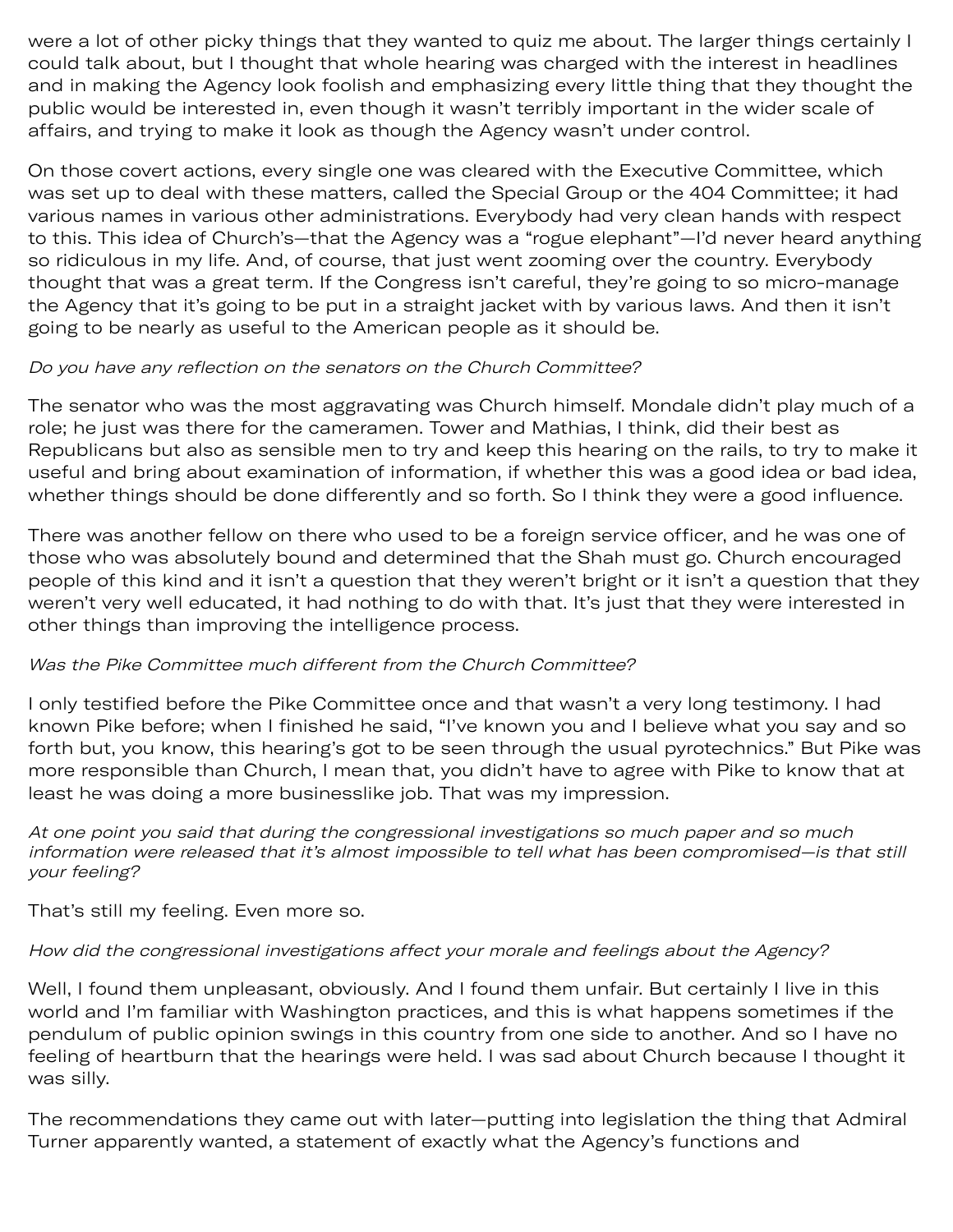responsibilities are and so forth—were ridiculous, particularly in the field of secret intelligence and covert action. If you want to do something like that then do away with the organization. I mean, if you feel you've got this whole legalistic, moralistic incubus over your head, and then I think you ought to stop this entirely. It's easy to do, just disband it and don't do that kind of thing. But to put it in legal terms and write it down on paper, and tell the world this is what we're going to do and this is what we're not going to do and so forth, it belies the whole idea of having a secret intelligence organization. And I think we ought to face up to this. Why are we so gutless about it?

I think the American people, if they had to vote on it, they would vote on it. Americans are peculiar in this particular respect. As one very wise American said to me one day, "Look, this is simple. The American people want you to go out and do these things, they just don't want to be told about them, and they don't want to have them on their conscience." Period. I think that's true. That's part of our Puritan ethic.

## **Colby's Openness**

### What are your impressions of Mr. Colby's cooperation with the Church and Pike Committees?

Well, I have been very careful in the years since to say nothing publicly about Colby. But I think Colby did this just wrong, and I believe that to this day. My feeling about Bill Colby is that he should have gone to the president and said, "I don't think we ought to do this, sending these documents about secret operations and so forth up on Capitol Hill. Will you support me?" And then if they insist on it, you'll have to go to the Supreme Court, and I think that's what should have happened.

Instead of that, Colby went the last mile in cooperating with the Church and Pike Committees. He felt he was constitutionally obligated to do this, and in his book he says this, I believe. I don't know what gave him the idea that he was a constitutional lawyer but, anyway, this is what he did. A lot of people on the inside know my feelings, which, I say, I avoided saying publicly because I think it's unseemly for prior directors to be squabbling with each other in public about who did what to whom.

A lot of people think that I'm mad at Colby because he sent those papers down to the Justice Department to try and get me convicted of perjury. I'm not mad at him about that. I'm mad at him about the way he handled the Congress and about sending all these papers down there. And "being mad at" is a colloquialism. I think he was wrong. As far as that perjury thing is concerned, if his lawyers and the people he appointed felt this way, fine, send the papers down to the Justice Department. I don't think he used very good judgment because I think that in doing something like that about his predecessor he opens himself up to getting the same thing done to him.

But leaving that personal element out of it, it tends to set up a precedent. I mean, he who lives in glass houses shouldn't be throwing stones. But that was a pain in the neck for me, and it was very difficult for me to handle, and it certainly didn't do my reputation any good. But he felt he had to do it.

Had you heard the term "Constitutional Intelligence Agency" while you were director?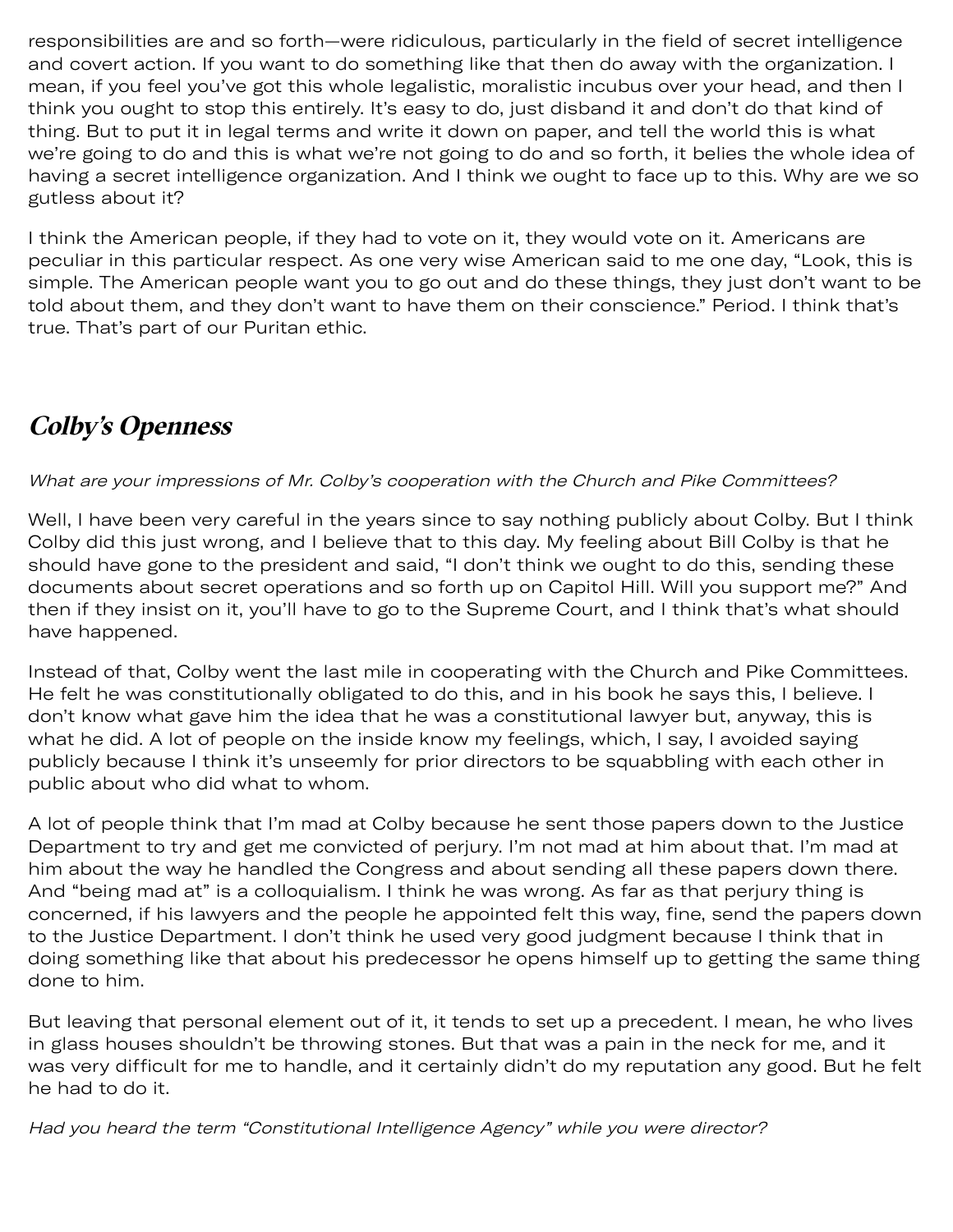No.

That's a term used later on by Colby.

I know. This was his effort to protect himself. I don't think he was the one to make that judgment. I was told by Henry Kissinger that, on one occasion, there was a meeting in the Cabinet Room with President Ford and Kissinger and various other worthies; maybe it was a National Security Council meeting. And they asked Colby about certain documents that were being requested by the Hill and said that he shouldn't send them down there. They had a long talk about whether they should or they shouldn't and finally Colby said, "Well, it's really kind of an academic question because I've already loaned the documents to the committee." And I think that both Ford and Kissinger were very irritated about this. I don't know if it had anything to do with Colby's being let go by President Ford or not, but it may well have.

### **CIA and Congress**

You said in an interview in 1978 that the Agency is part of the president's bag of tools. Is the Agency also part of Congress's bag of tools?

That, I think, is a question for the Supreme Court. I'm surprised that it hasn't been forced up there. That basically was my quarrel with Bill Colby's handling of the Church and Pike Committees in 1975. I never thought he should have sent all those documents up to those committees. I thought that he should have sought the support of the president to stonewall and force that issue into the Supreme Court to find out whether we were obliged to send all those secret documents about secret operations, overseas relationships with foreign security and intelligence services, all of those things—whether or not we were required to do that. I think it should have been forced into the Supreme Court, and instead of Bill Colby's saying that he was a lawyer and he knew what the Constitution required, I think we should have found out what the people who really are supposed to interpret the Constitution thought about all this. I still think that to this day. In fact, I've become more convinced of it as time goes by.

#### Some observers think the congressional hearings in 1975 were a watershed in CIA history; do you think that's correct?

Yes, I think they undoubtedly were. I wouldn't have picked the word watershed; that's the kind of newspaper language that I hope is not appealing to academics because it isn't descriptive of anything. A watershed for the CIA, what does that mean? But if you are referring to the fact that from the Church Committee hearing on, the Congress got far more involved in CIA affairs, got far more briefings from the CIA, got far more documents from the CIA, began to try and manage intelligence relations and so forth, then it was a watershed.

What do you think are the lessons to be learned from the Church and Pike Investigations?

That they shouldn't be conducted that way again. If you're going to have intelligence oversight it ought to be done on a reasonably current basis and such an investigation shouldn't be necessary again.

Do you think the Agency today is more effective because of the hearings?

No, I think it's less effective.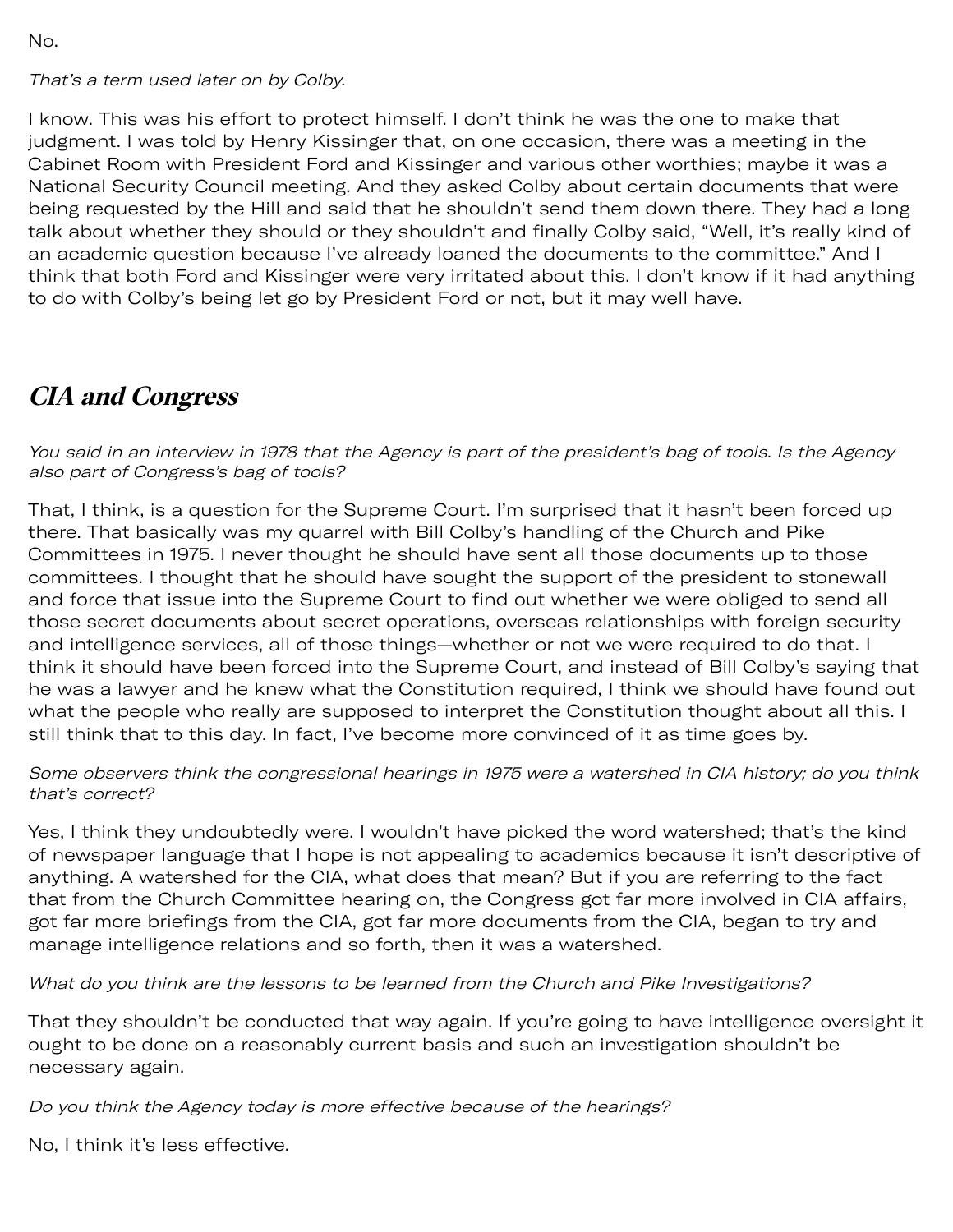Do you think it very important to tell congressional committees about something before they read it in the newspapers?

I believe that firmly. They don't like surprises. Presidents don't like surprises; senators and congressmen don't like surprises.

#### And how about directors?

Directors don't like them either.

Do you think the Church and Pike Committees appreciated the DCI responsibility for the protection of sources and methods?

No. I think that [because] that was put into the law, it had to be observed. As director, I attempted to comply with it and then when I did I was criticized for having done so.

A retired Agency officer said in 1976, "The congressional investigations were like being pillaged by a foreign power, only we have been occupied by the Congress with our files rifled, our officials humiliated and our agents exposed." Think that's too strong?

It's a good statement.

#### It was Jim Angleton.

Good statement. Jim Angleton was a believer in secret intelligence, to be run in the tradition of the British and other good European services. You have to do this in secrecy and with the confidence of your superiors and with a whole network of trust and mutual support. And it cannot be done properly without that, he's quite right. And you can find all kinds of people who are going to argue with everything I have said. Certain senators and congressmen would gladly argue with it, newspapermen will argue with that, fellows out at the Agency to protect themselves would argue about it. What I've tried to do is give it to you with the bark on, and I believe that anybody who would give me 15 minutes might not end up agreeing with me but they would certainly know that side of the case. I think it's time some people stop playing hopscotch or fun and games with the Intelligence Community.

#### Do you believe it's much more difficult to be DCI after Watergate in comparison with the decades before that?

Much more difficult because it's much more complicated. You've got many more constituencies to worry about. I don't think the intelligence side of the job is any more difficult, I think in some respects, it's easier because you've got a lot of gadgets these days that help you with intelligence collection, particularly regarding the Soviet Union. Where it's more difficult is handling the Congress, the White House, the press, the public. Particularly the Congress.

#### Footnotes

<span id="page-21-0"></span>1. The covert action ordered by President Nixon to bring down the Allende government of Chile

<span id="page-21-1"></span>2. In Colby's memoir, he states "the Security Office informed me of the fact that the Agency had received some letters from James McCord [the former chief of security] who had been arrested as a Watergate burglar, in which letters he made veiled accusations that an attempt was being made in the White House to pin the blame for Watergate on the Agency." William Colby with Peter Forbath, Honorable Men: My Life in the CIA (New York: Simon and Schuster,